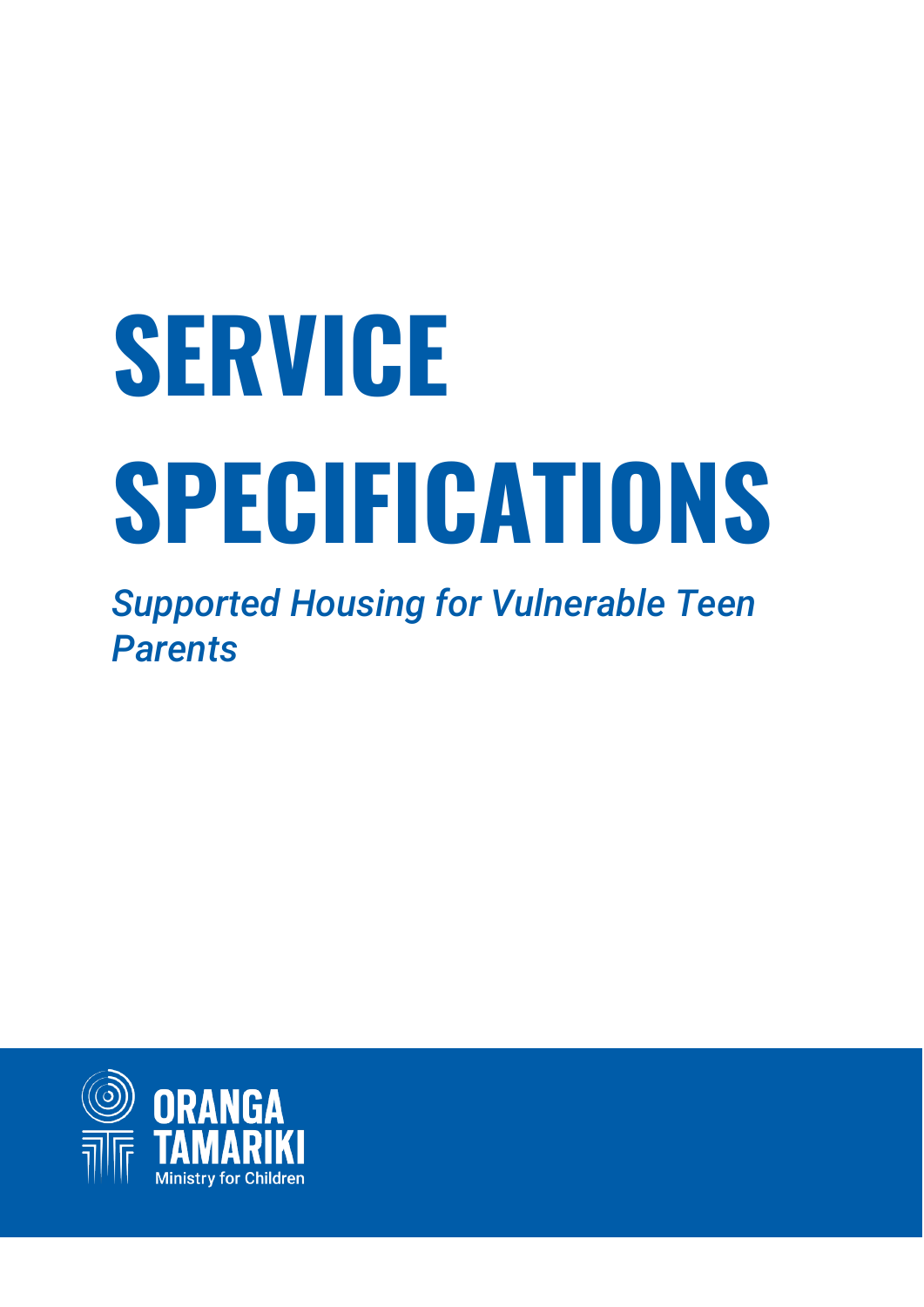# **CONTENTS**

| 1. |                                                                                         |  |
|----|-----------------------------------------------------------------------------------------|--|
|    |                                                                                         |  |
|    |                                                                                         |  |
|    |                                                                                         |  |
|    |                                                                                         |  |
|    |                                                                                         |  |
| 2. |                                                                                         |  |
|    | What are the principles that underpin the relationship between the Purchasing Agency,   |  |
|    |                                                                                         |  |
|    |                                                                                         |  |
| 3. | SUPPORTED HOUSING FOR VULNERABLE TEEN PARENTS AND THEIR CHILDREN  7                     |  |
|    |                                                                                         |  |
|    |                                                                                         |  |
|    |                                                                                         |  |
|    |                                                                                         |  |
|    |                                                                                         |  |
|    |                                                                                         |  |
|    |                                                                                         |  |
| 4. | PARTICIPATION AND VIEWS OF CHILDREN AND YOUNG PEOPLE 11                                 |  |
|    |                                                                                         |  |
|    |                                                                                         |  |
| 5. |                                                                                         |  |
|    |                                                                                         |  |
|    |                                                                                         |  |
|    |                                                                                         |  |
|    | What are the requirements for Vulnerable Teen Parents and their Children who are in the |  |
|    | Who is responsible for costs associated with Teen Parents in the custody of the Chief   |  |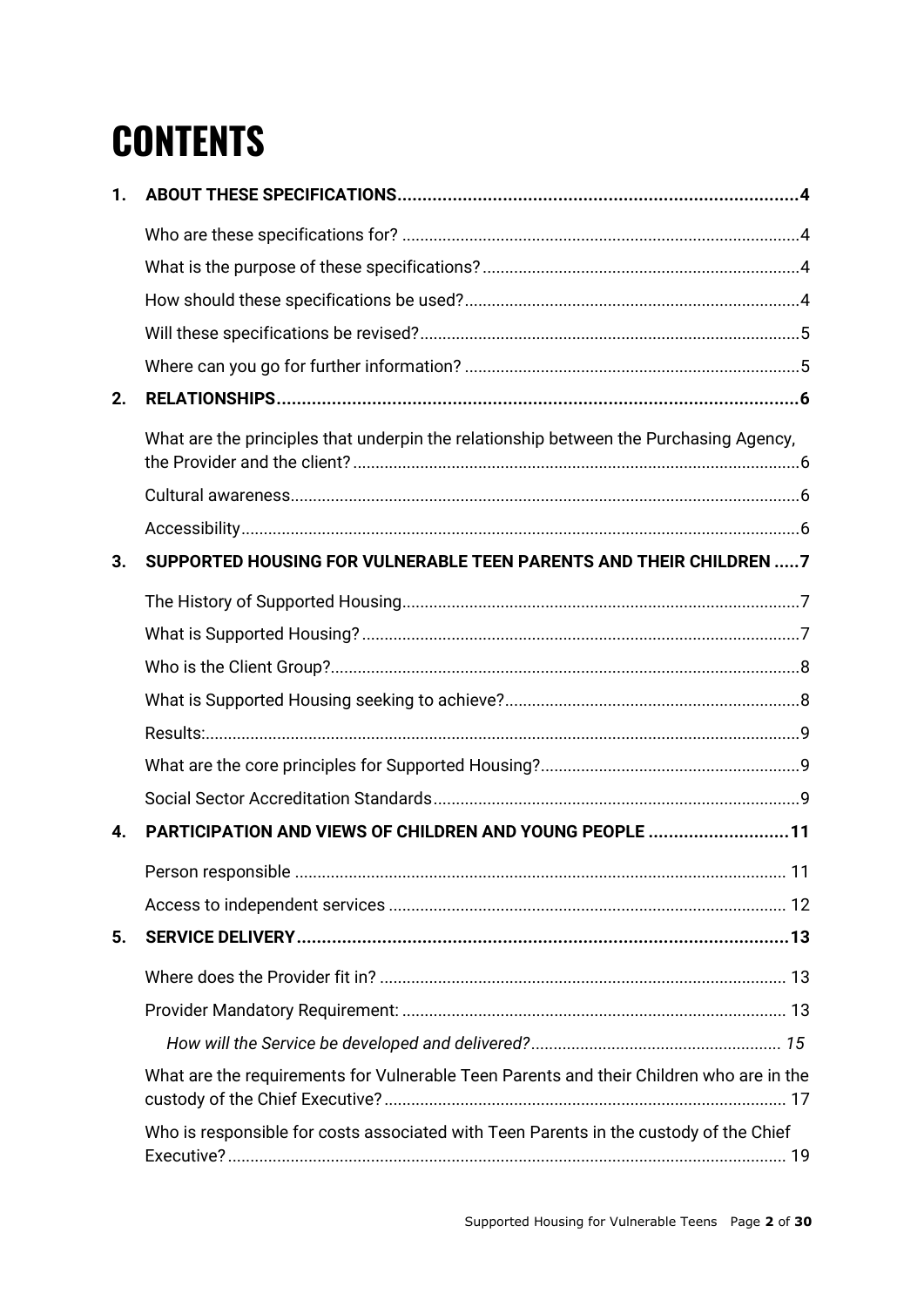| 6. |    |
|----|----|
|    |    |
|    |    |
|    |    |
| 7. |    |
|    |    |
|    | 30 |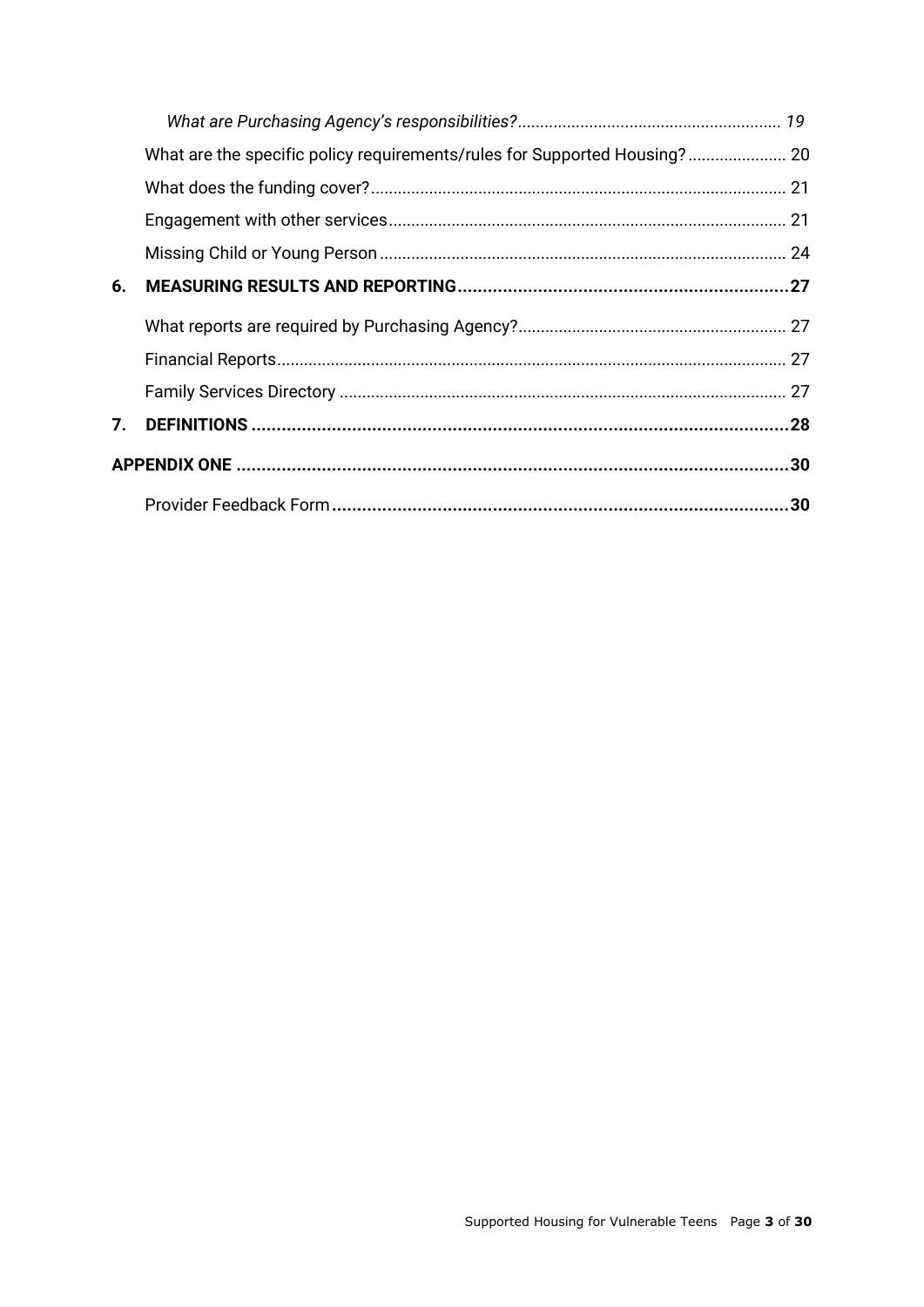# <span id="page-3-0"></span>**1. ABOUT THESE SPECIFICATIONS**

# <span id="page-3-1"></span>Who are these specifications for?

These Service Specifications are for the Provider that the Oranga Tamariki—Ministry for Children (Purchasing Agency) contracts with to provide Supported Housing for Vulnerable Teen Parents and their Children (Supported Housing). These Service Specifications form part of the Outcome Agreement.

Outcome Agreements with Providers for this Service require that they are delivered in accordance with these Service Specifications. These Service Specifications are a living document and may be varied at the discretion of the Purchasing Agency. The Purchasing Agency will inform the Provider of any variation to be made.

Nothing in the Outcome Agreement or this Service Specification shall be interpreted inconsistently with the Chief Executive's obligations under the Oranga Tamariki Act 1989, which provides the legislative framework within which the Purchasing Agency works to fulfil its responsibilities.

# <span id="page-3-2"></span>What is the purpose of these specifications?

The specifications provide:

- a set of commonly agreed practice principles and values to guide the service delivery
- detailed information about service delivery and practice
- a resource tool to help you deliver the services consistently
- a resource tool to assist you in meeting the desired Service outcomes
- a way for us to improve our responsiveness to feedback regarding changes to the service delivery component of the Outcome Agreement.

### <span id="page-3-3"></span>How should these specifications be used?

These specifications should be seen as setting the minimum standard for Service delivery to assist you to competently deliver the service according to the Outcome Agreement requirements. Each Provider can develop a service that reflects their organisation's philosophical base, incorporating local need and the culture within which it works.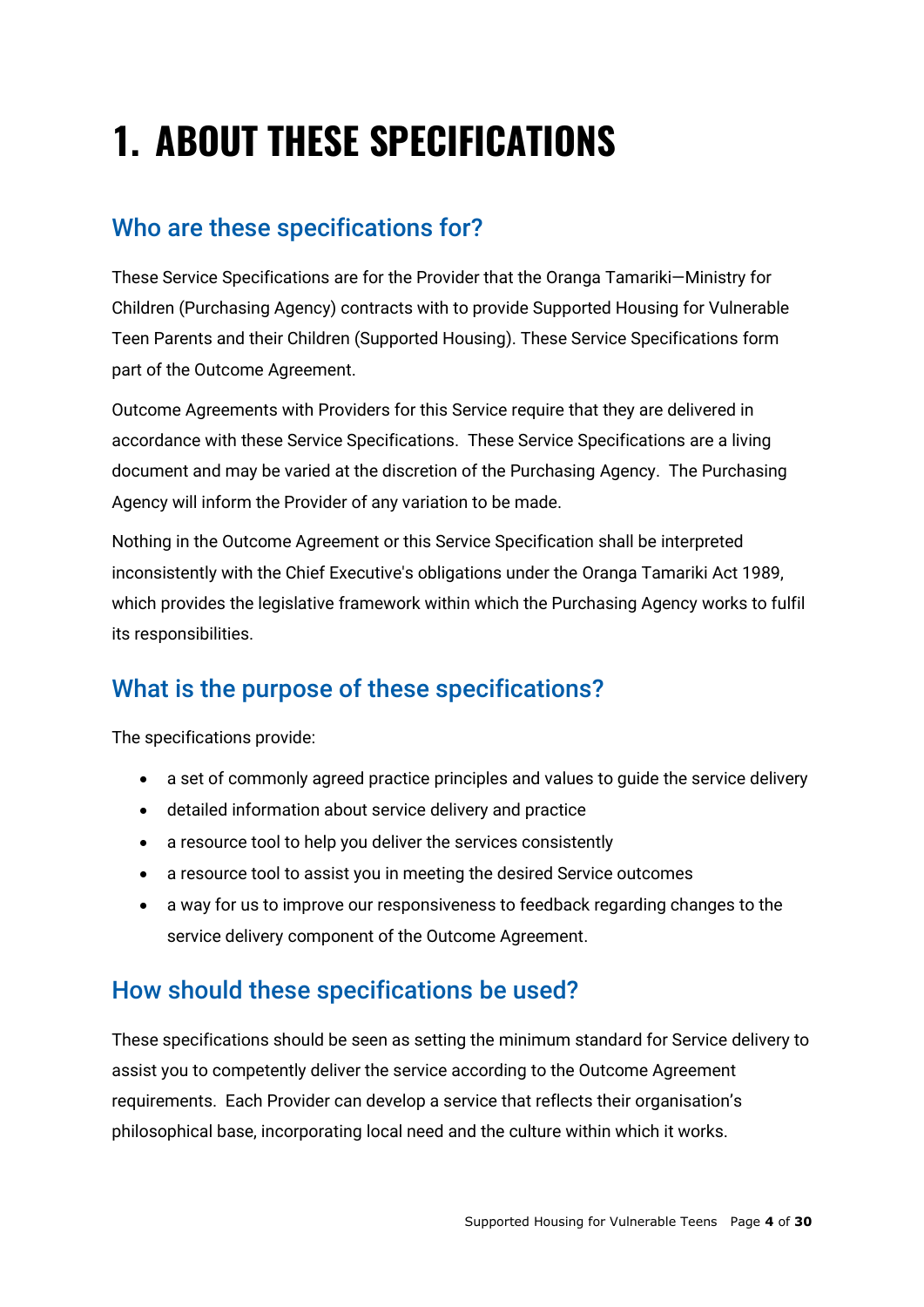### <span id="page-4-0"></span>Will these specifications be revised?

This document is a living document and will be updated as required. The Purchasing Agency's staff will keep you informed of any further editions, updates or changes to these guidelines, as it forms part of the Outcome Agreement. Feedback on the guidelines is welcome at any time and can be sent to the Purchasing Agency's national office using the attached Feedback Form (see Appendix One).

# <span id="page-4-1"></span>Where can you go for further information?

For further information on these guidelines please contact your Purchasing Agency's Contract Manager as identified in your Outcome Agreement.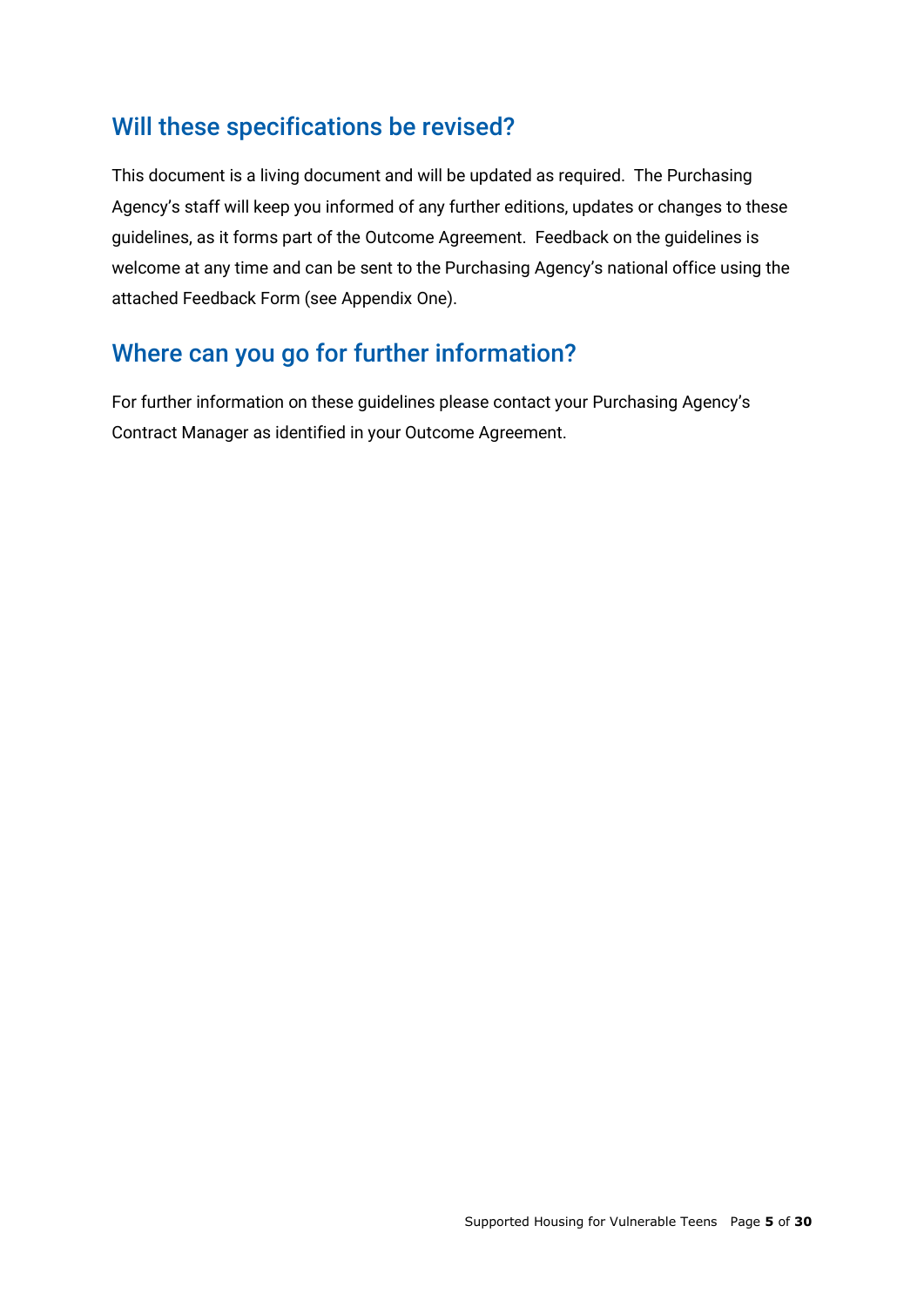# <span id="page-5-0"></span>**2. RELATIONSHIPS**

# <span id="page-5-1"></span>What are the principles that underpin the relationship between the Purchasing Agency, the Provider and the client?

For the relationship to be successful, it is essential that all parties collaborate to ensure the Services are effective and accessible. The following principles guide all dealings under the Outcome Agreement. The parties agree to:

- act honestly and in good faith
- communicate openly and in a timely manner
- work in a collaborative and constructive manner
- recognise each other's' responsibilities
- encourage quality and innovation to achieve positive outcomes

The Outcome Agreement does not constitute a partnership in the legal sense nor does it mean that the Provider is an employee or agent of Purchasing Agency.

### <span id="page-5-2"></span>Cultural awareness

Each party recognises the needs of all people, including Māori, Pacific, ethnic communities and all other communities to have services provided in a way that is consistent with their social, economic, political, cultural and spiritual values.

### <span id="page-5-3"></span>Accessibility

Increased participation is supported by enhanced accessibility and recognises the diverse needs of all people, through:

- ease of communication
- flow of information
- physical accessibility.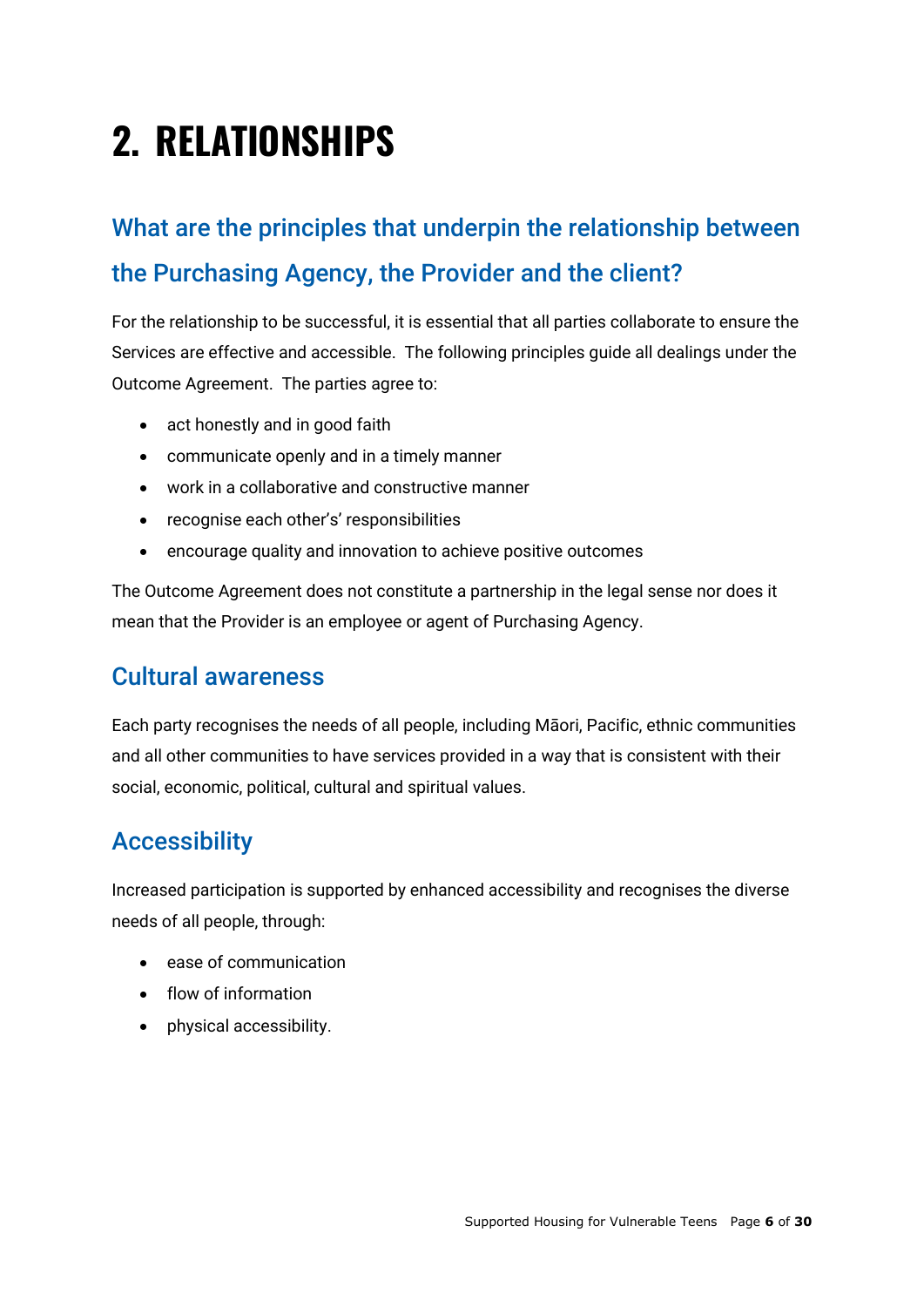# <span id="page-6-0"></span>**3. SUPPORTED HOUSING FOR VULNERABLE TEEN PARENTS AND THEIR CHILDREN**

# <span id="page-6-1"></span>The History of Supported Housing

The Supported Housing for Vulnerable Teen Parent's initiative was approved for funding through the 2010 Budget. The supported houses are one component of Purchasing Agency's Teen Parent package and are implemented and monitored through Purchasing Agency's contracts. Other initiatives funded through the Budget 2010 are: Intensive Case Workers for Vulnerable Teen Parents and Their Children, Volunteer Neighbourhood Support and Parenting Support for Teen Fathers.

This initiative was developed in response to research which indicates New Zealand has the second highest rate of teen births within developed countries.

# <span id="page-6-2"></span>What is Supported Housing?

This initiative addresses the needs of the most Vulnerable Teen Parents and their Children by providing specialist supported, safe, stable and affordable housing for Vulnerable Teen Parents and their Children. It will help Vulnerable Teen Parents adjust to parenting and develop knowledge and skills for independent living.

To do this, this initiative funds supported housing, in high priority communities, to provide accommodation nationally for up to thirty five Vulnerable Teen Parents and thirty five Children at any one time. The service provides 24 hour a day, seven days a week adult supervision and support by trained and experienced staff. Providers work closely with health services, in particular lead maternity carers and Well Child Providers, and other education and social services.

Priority locations for the supported housing initiative are those areas with the highest numbers and/or high rates of teen births and highest deprivation. The priority areas are Whangarei, Auckland, Manukau, Gisborne, Rotorua, Hastings and Christchurch.

Locating the supported housing initiatives in these areas maximises the existing focus of Teen Parent support, and ensures that other Teen Parent services, including Teen Parent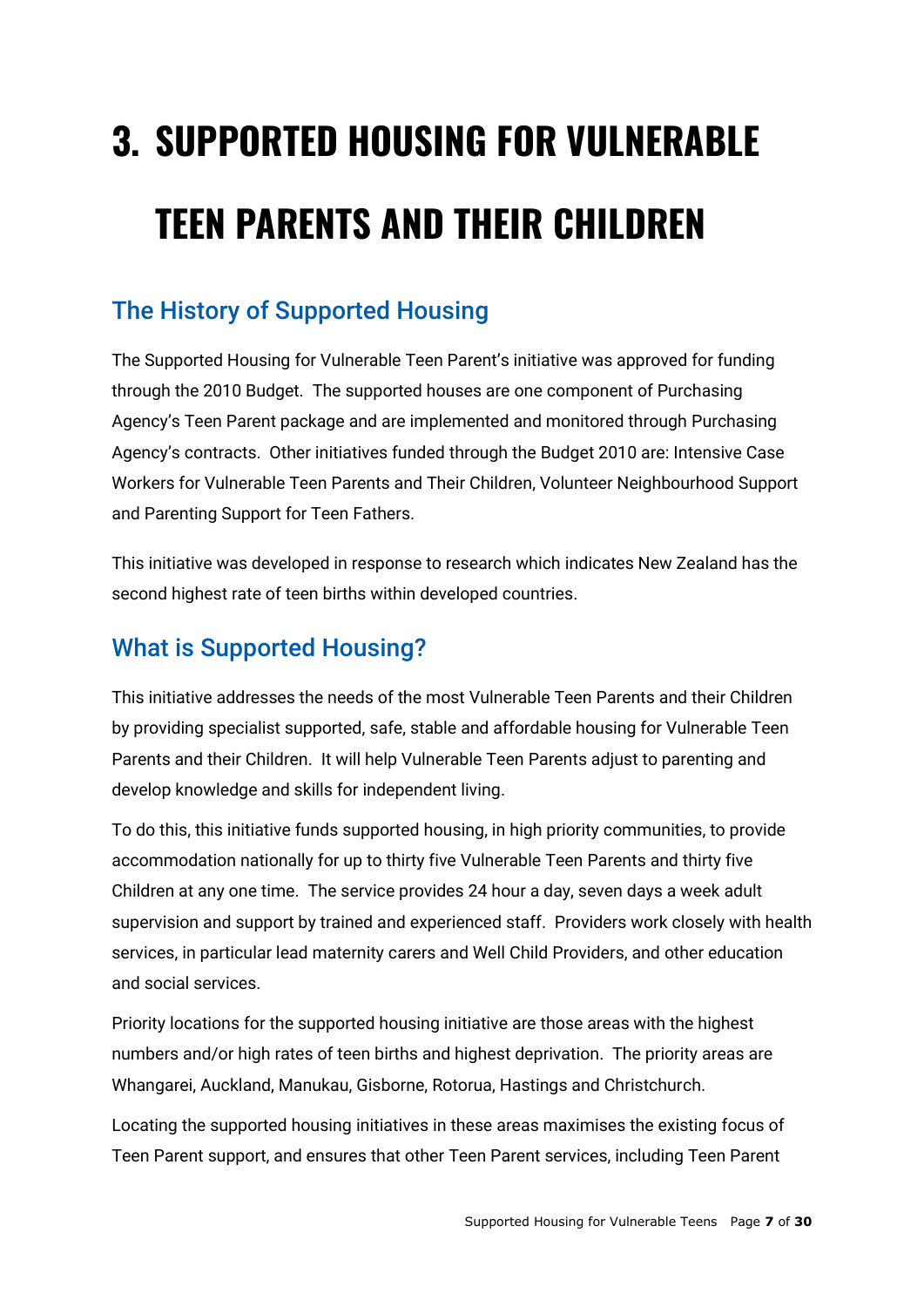Units, specialist Youth health services, home visiting programmes and parenting programmes, are available to address the broader needs of residents.

Through providing safe supported housing there are positive influences to wellbeing, ties to families, communities and work, and it makes an important contribution to improving social, economic and health outcomes for Vulnerable Teen Parents and their Children.

# <span id="page-7-0"></span>Who is the Client Group?

The primary client group for this initiative are Vulnerable Teen Parents and their Children. Vulnerable Teen Parents will be aged between 13 and 19 years, who may or may not be in the custody of the Chief Executive, in need of support. Vulnerable Teen Parents may have one or more Children in their care or may still be pregnant at the time of entry into the supported home.

# <span id="page-7-1"></span>What is Supported Housing seeking to achieve?

The aims of this programme are to $^1$ :

<u>.</u>

- improve the safety and stability of housing for Vulnerable Teen Parents and their Children by providing short-term accommodation and support services
- support early attachment and bonding
- promote good health, education, and social outcomes for Vulnerable Teen Parents and their Children, and economic well-being, independence, and a future focus for teen parents
- reduce the likelihood of future unplanned teen pregnancies
- support and enhance Vulnerable Teen Parents'' life skills and parenting skills
- reduce the likelihood of Vulnerable Teen Parents and/or their Children coming to the attention of, or being placed in the custody of the Chief Executive
- support Vulnerable Teen Parents and their Children to successfully transition from supported accommodation to independent living in the community.

<sup>1</sup> Ministry of Social Development (2010) Supported Housing for Vulnerable Teen Parents and their Children 30 June 2010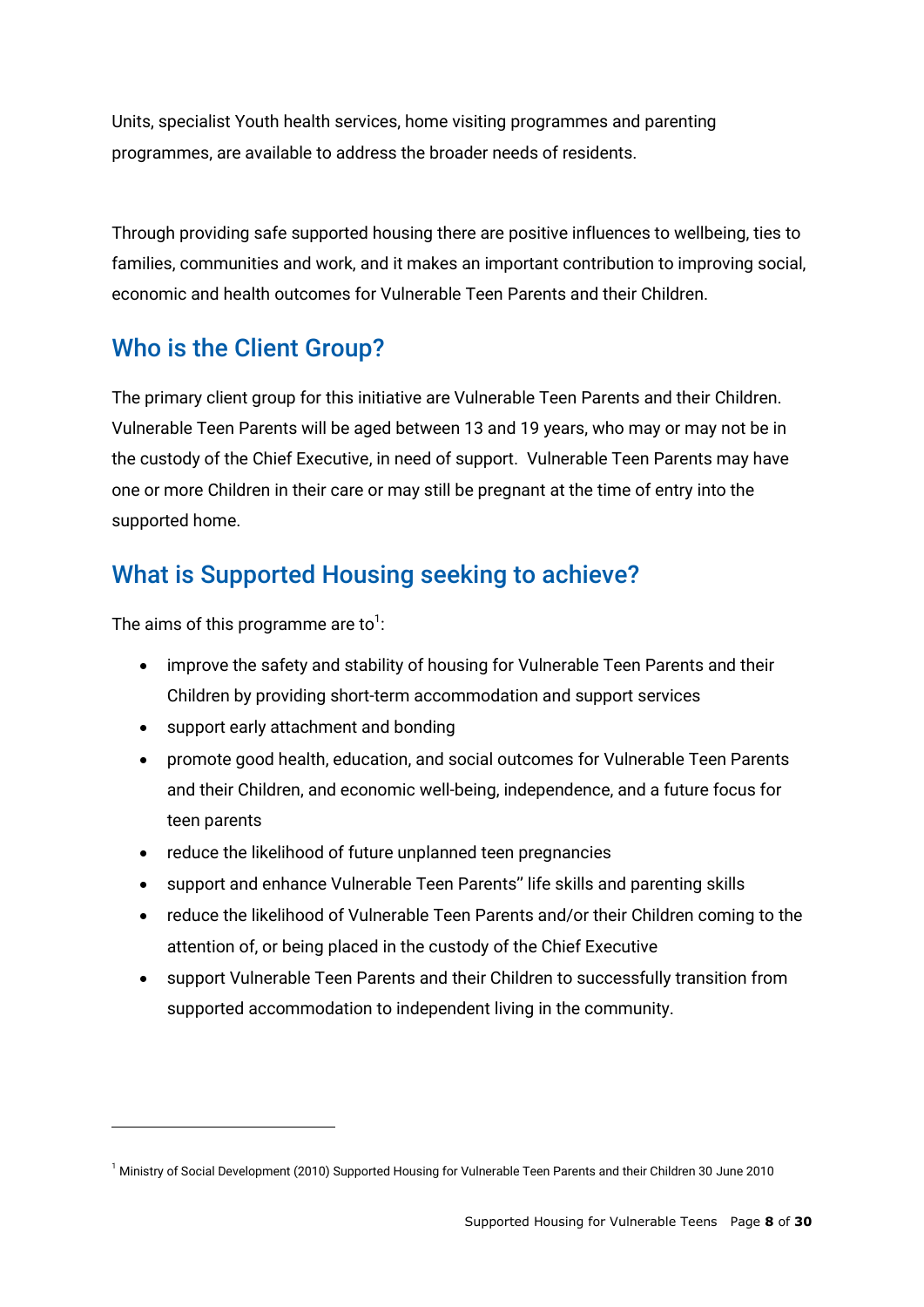## <span id="page-8-0"></span>Results:

The aim of this service is to improve the outcomes for Vulnerable Teen Parents and their Children. Indicators of the effectiveness of this programme may include (but are not limited to):

- Vulnerable Teen Parents engaging in and obtaining results in education and/or training programmes
- Vulnerable Teen Parents not having future unplanned pregnancies
- learned life skill and parenting skills being utilised
- on-going engagement with community service Providers e.g. Well Child Providers
- Vulnerable Teen Parents and/or their Children not being placed in the care/custody of the Chief Executive
- strengthened whānau support
- increased connection to communities.

# <span id="page-8-1"></span>What are the core principles for Supported Housing?

The following core principles that underpin practice are:

- Providers will work in partnership with Vulnerable Teen Parents and whānau in a relationship which respects the right of each whānau to participate fully (where appropriate) in all aspects of service delivery. Participation by the Vulnerable Teen Parent and their whānau is voluntary
- Vulnerable Teen Parents and their Children have the right to have their wellbeing and safety protected
- Vulnerable Teen Parents and their Children need to be supported to reach their full potential
- the existing strengths within whānau are acknowledged and enhanced through the application of strengths-based social work practice
- a robust assessment process that identifies the needs of the Vulnerable Teen Parent, and their Children, will ensure an effective plan is developed to meet those needs.

# <span id="page-8-2"></span>Social Sector Accreditation Standards

Providers delivering Supported Housing for Vulnerable Teen Parents service are required to meet Level One, Ministry of Social Development (MSD) specific accreditation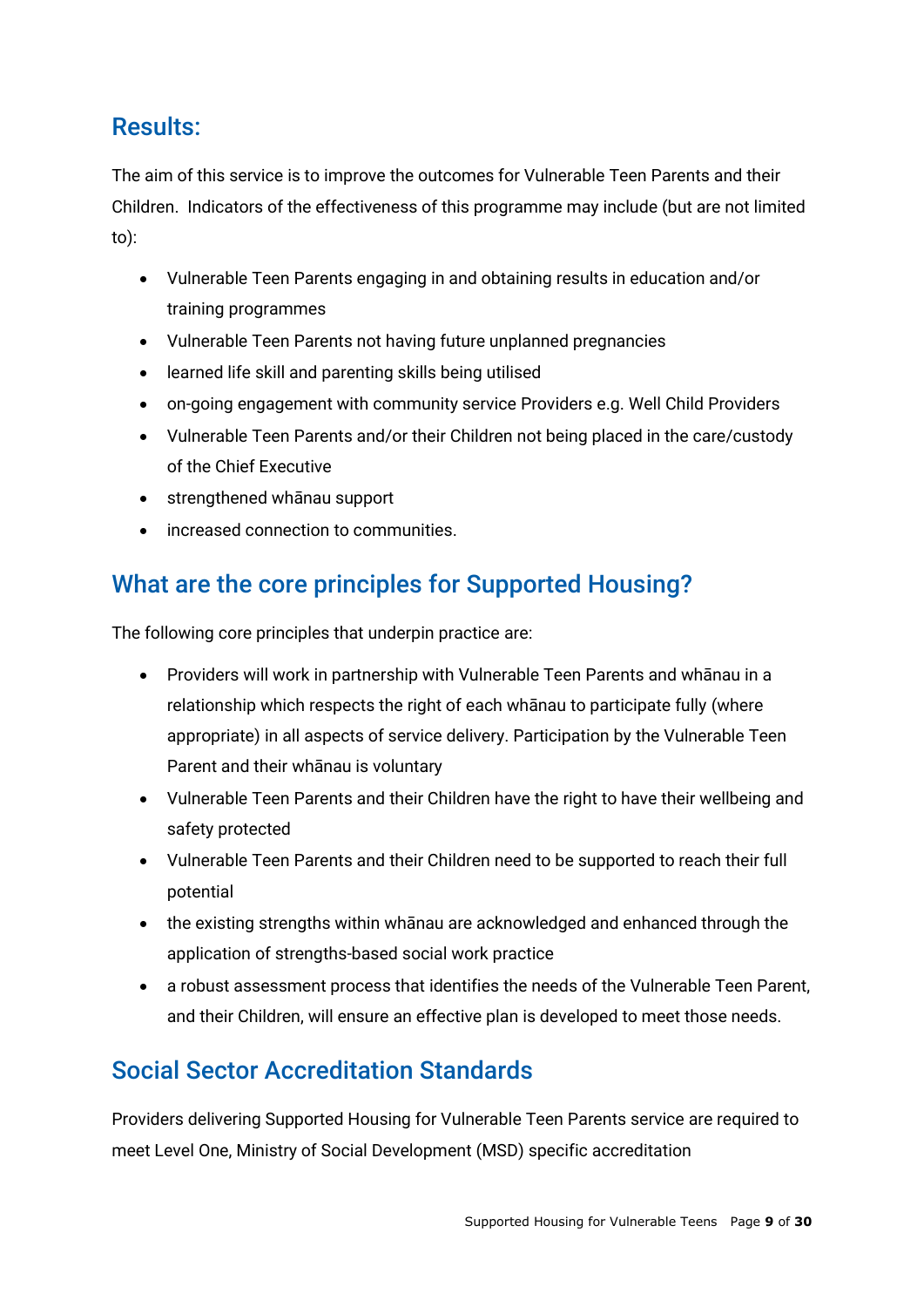standards. Providers are required to maintain their Accreditation Level according to MSD relevant Social Sector Accreditation Standards.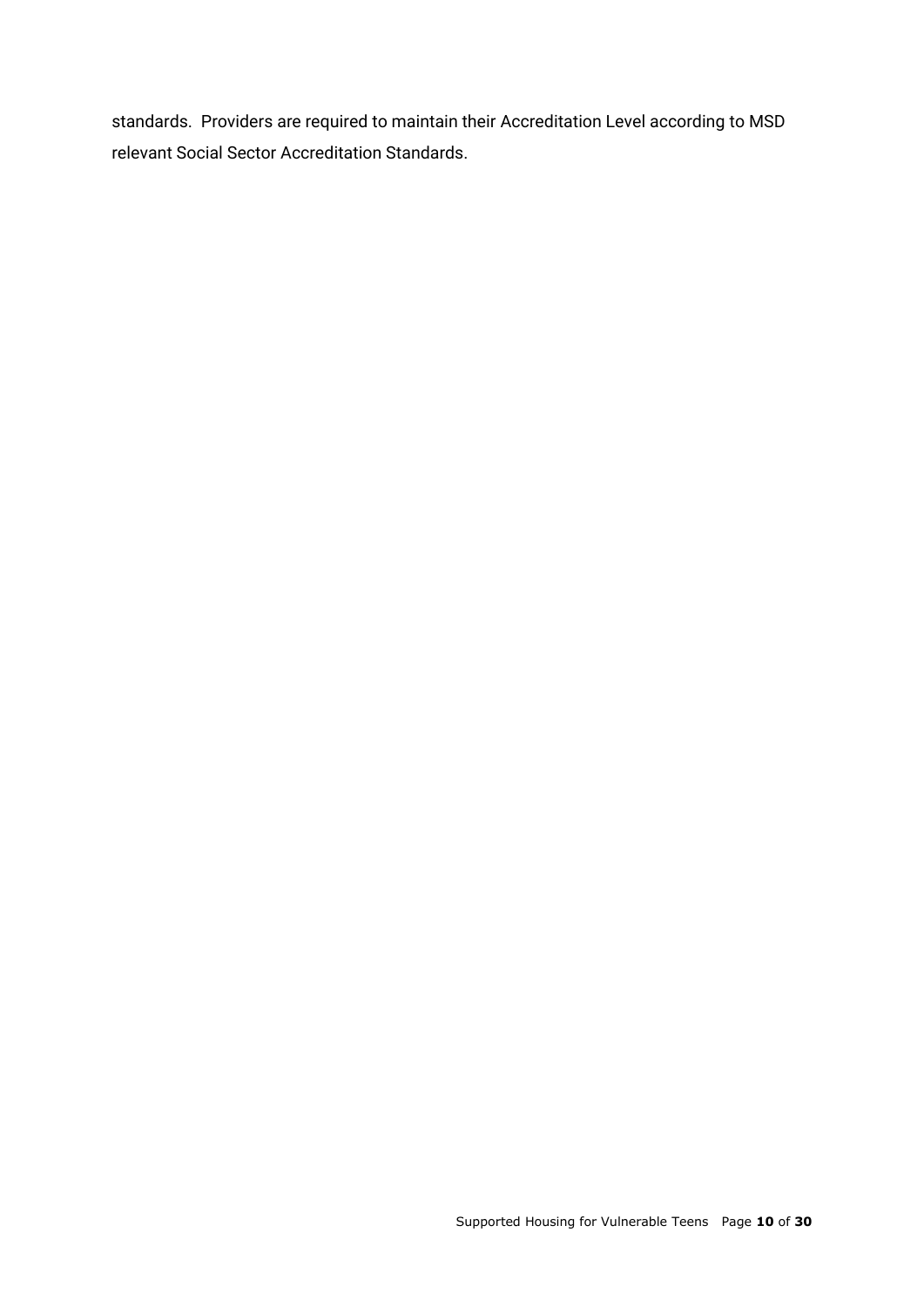# <span id="page-10-0"></span>**4. PARTICIPATION AND VIEWS OF CHILDREN AND YOUNG PEOPLE**

Legislative changes to Sections 7 and 11 of the Oranga Tamariki Act 1989 means that:

- Children and Young People have a right to participate in, and express their views in and/or about:
	- court proceedings under the Oranga Tamariki Act 1989
	- Family Group Conferences (convening and proceedings)
	- planning (preparation of a plan and review of a plan)
	- any other action or decision that significantly affects them.
- Children and Young People must be:
	- encouraged and assisted to participate to a degree appropriate for their age and maturity, unless the person responsible (see below for definition) considers their participation to be inappropriate
	- given reasonable opportunities to freely express their views on matters affecting them, and any views that they express (either directly, or through a representative) must be taken into account.

If Children and Young People require assistance to express their views or to be understood, support must be provided to assist them. Support can come from a family/whānau member, another person, a specialist service provider, or any other service. A support person is entitled to be present at a meeting or proceeding at which the Child or Young Person is present (including a Family Group Conference), for the purposes of providing support, unless the person leading the process (the person responsible) considers it impractical or inappropriate.

### <span id="page-10-1"></span>Person responsible

The following people are responsible for ensuring Children and Young People have been encouraged and assisted to participate, given reasonable opportunities to freely express their views, and given the support necessary to overcome difficulties in expressing their views or being understood: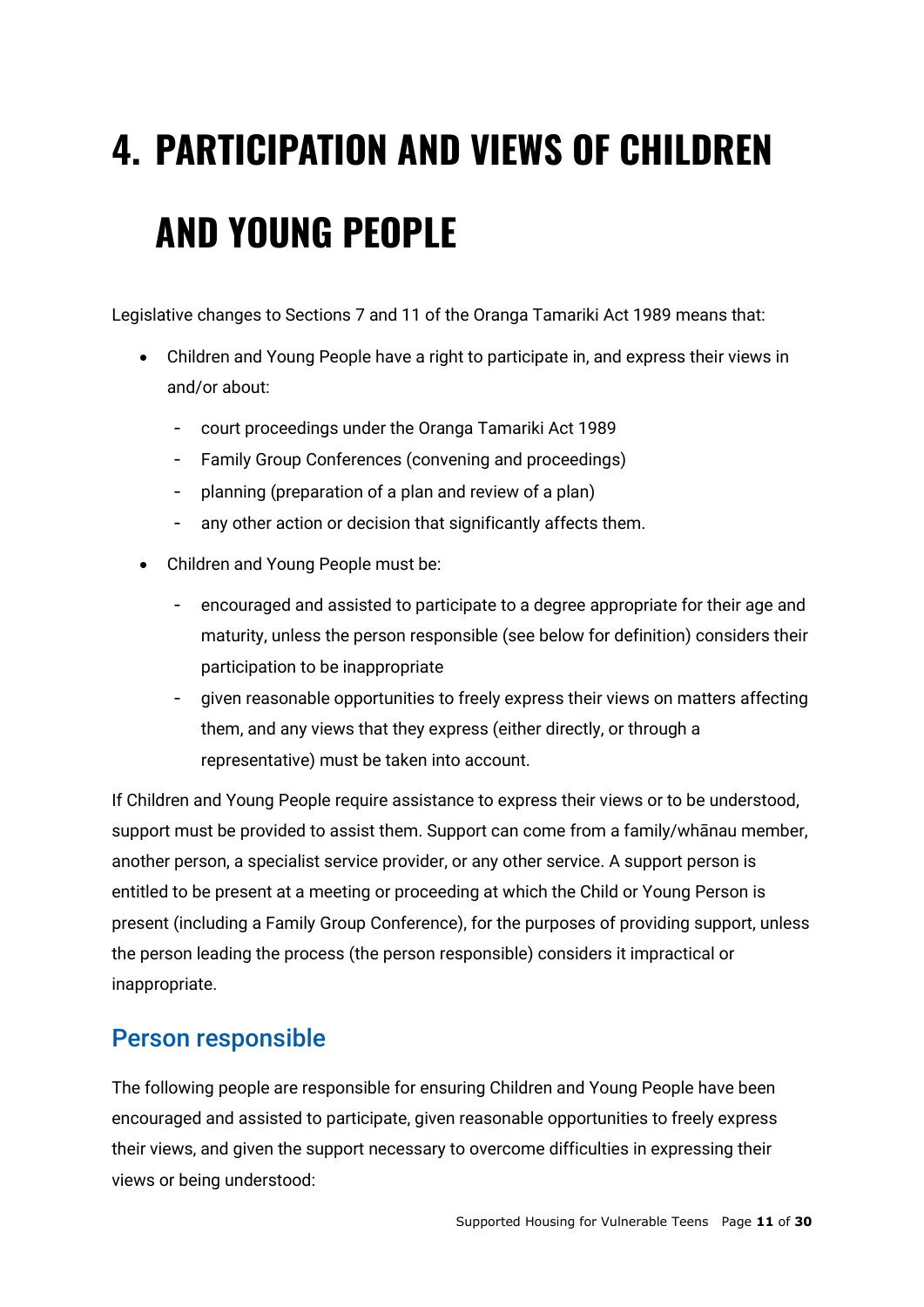- for proceedings before a court the judge, or other person presiding, and the barrister or solicitor representing the Child or Young Person
- for the convening and proceedings of a Family Group Conference the person responsible for convening the conference (ie, the Care and Protection or Youth Justice Co-ordinator)
- for planning processes the person directed by the court to prepare or review the plan (ie, the Chief Executive's delegate, usually the Purchasing Agency's Social Worker for the Child or Young Person)
- for any other process the person responsible for taking the action or making the decision. Depending on the particular action or decision, this might be the Purchasing Agency's Social Worker or a Family Group Conference Co-ordinator.

### <span id="page-11-0"></span>Access to independent services

Children and Young People that Purchasing Agency and the Provider both work with have a right to access independent services and support to express their views about:

- matters important to them relating to their own circumstances
- general matters relating to processes and services they have experienced under the Oranga Tamariki Act 1989.

The Provider and the Purchasing Agency's Social worker/co-ordinator must ensure that the Child or Young Person:

- knows about the relevant independent services, and how to access them
- has the support they need to express their views.

Independent services include the Purchasing Agency's Feedback and Complaints mechanism, the grievance process within residences (Whāia Te Māramatanga), connection and advocacy service VOYCE - Whakarongo Mai, and the Children's Commissioner's Child Rights Advice Line.

Resources have been developed to support understanding and implementation of the changes. These can be viewed online with the **legislation reform information**.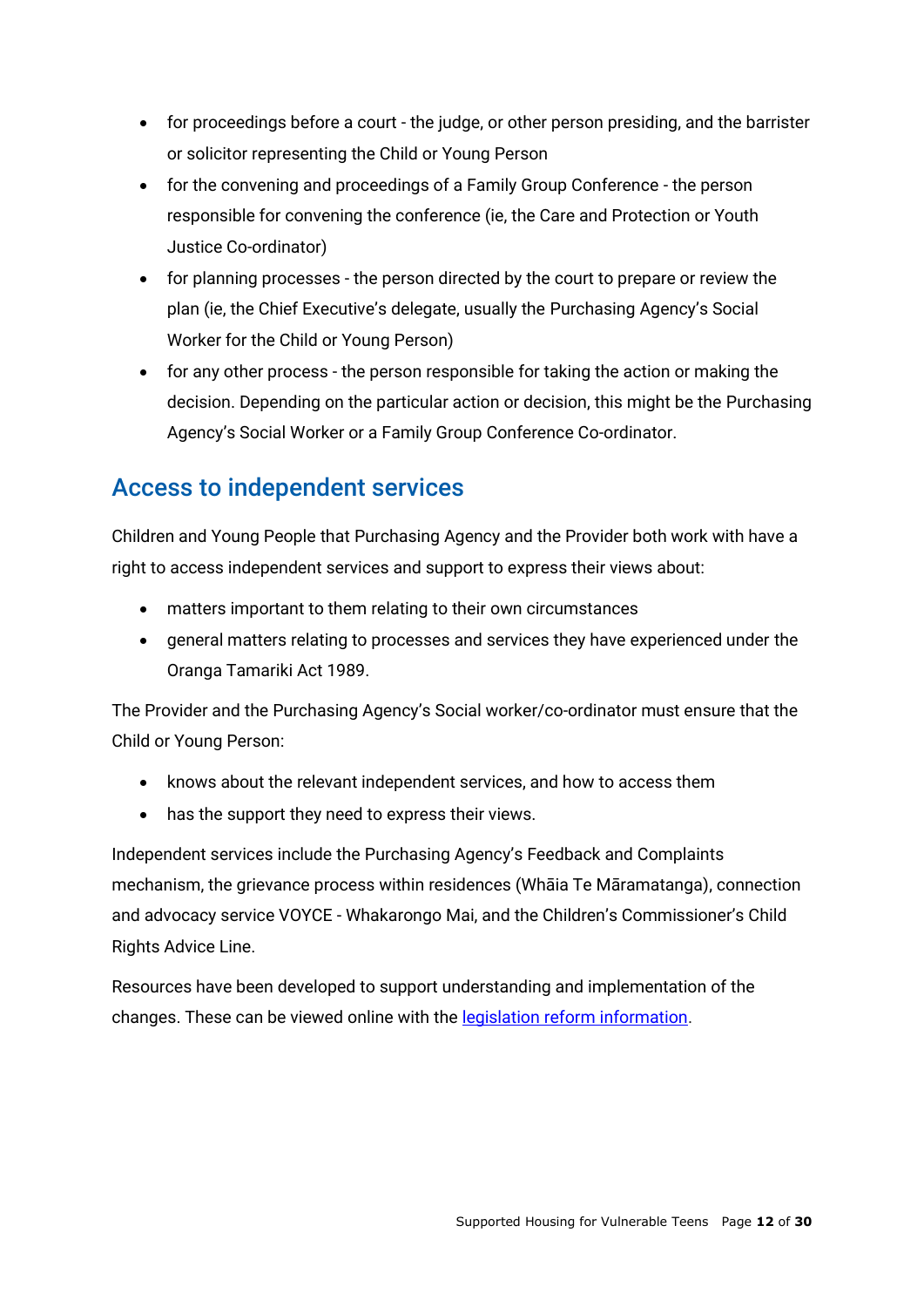# <span id="page-12-0"></span>**5. SERVICE DELIVERY**

# <span id="page-12-1"></span>Where does the Provider fit in?

The programme is a partnership between Purchasing Agency and approved community organisations to provide housing support for Vulnerable pregnant and parenting teenagers and their Children, some of whom are and some of whom aren't known to Purchasing Agency.

### <span id="page-12-2"></span>Provider Mandatory Requirement:

To deliver this Service a Provider must have current Approval under section 396 or 403 of the Oranga Tamariki 1989, s403 Approval is the minimum requirement. Section 396 Approval is essential if the Provider is delivering the service to a Teen Parent or Child in the custody of the Chief Executive. The Provider cannot accept referrals from Purchasing Agency if they do not have a current s396 Approval.

#### What are the components of the Service?

Short term accommodation:

- is the provision of suitable accommodation (in most cases three-six months) for Vulnerable Teen Parents and their Child/Children which is a safe environment and meets all health and safety and building code requirements and complies with all council and legislative requirements
- will provide rooms suitable for each Vulnerable Teen Parent and their Child/Children and bathroom, kitchen and laundry facilities suitable for the maximum number of occupants
- during the term of stay the Provider will ensure that the Vulnerable Teen Parent and their Child/Children have access to healthy food/meals either through the provision of meals or support for the Teen Parent to purchase and prepare healthy meals
- Vulnerable Teen Parents receiving Work and Income financial support are expected to financially contribute to board and lodgings. It is expected that the contribution of a Vulnerable Teen Parent will be a minimum of one third of that support.

Provision of 24 hour, seven days a week, adult social Support for Teen Parents and their Child/Children when the Teen Parent is over 16 years of age, and 24 hour seven days a week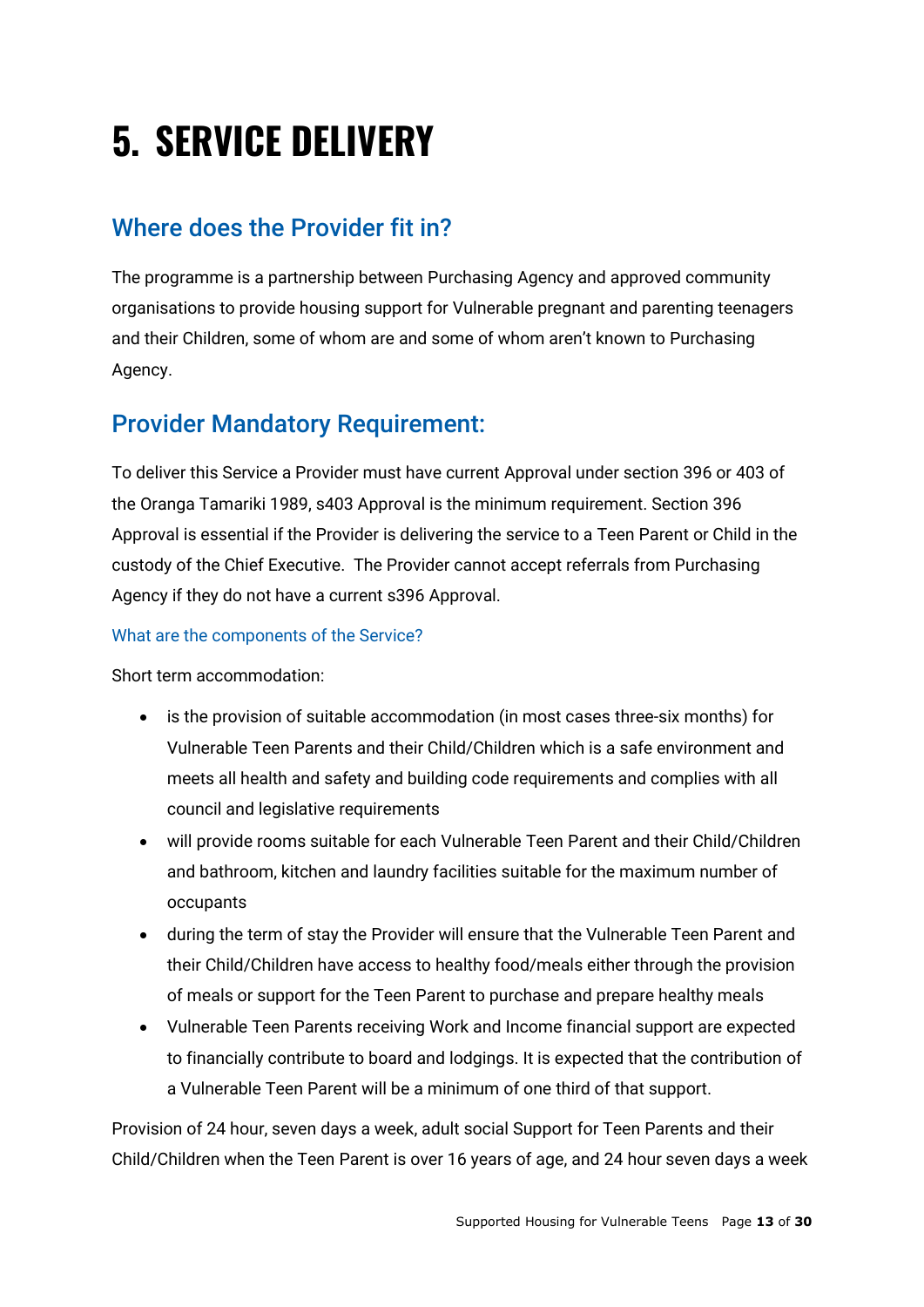adult supervision and support for Teen Parents 16 years and under and those Teen Parents and their Child/Children who are in the custody of the Chief Executive, throughout the term of their stay in the supported housing service.

Provision of an intensive therapeutic programme that will:

- enhance and strengthen Vulnerable Teen Parent's access to family/whānau engagement and support where appropriate
- develop parenting knowledge and skills, and improve access to parenting support initiatives in the community
- work with health services including antenatal, midwifery, hospital, mental health, Child health and Youth health services, particularly those providing for Children and Young people at risk
- develop and maintain links with the Intensive Case Workers for Teen Parents
- work with educational institutions including mainstream institutions, distance education and teen parent units, to encourage, where appropriate, educational participation and achievement.
- work with sexual health services to help Vulnerable Teen Parents manage their fertility, encourage contraceptive compliance, and reduce the likelihood of unplanned pregnancies
- work with Providers of Youth development initiatives to support positive Youth development
- ensure Children access Well Child/Tamariki Ora services
- ensure Children have access to high quality Child care and early Childhood education
- provide, or facilitate access to, counselling and mental health services for Teen Parents and Children
- prepare Vulnerable Teen Parents for independent living through developing life skills such as budgeting, cooking, shopping managing relationships and maintaining healthy life style
- provide health promotion activities such as exercise programmes, smoking cessation, breast feeding support, sexual health, relationship support programmes to address alcohol and drug abuse and activities that build confidence and esteem
- work with Housing New Zealand, Work and Income (particularly Integrated Service Response) and other support agencies
- link Vulnerable Teen Parents to Providers who undertake home visits as required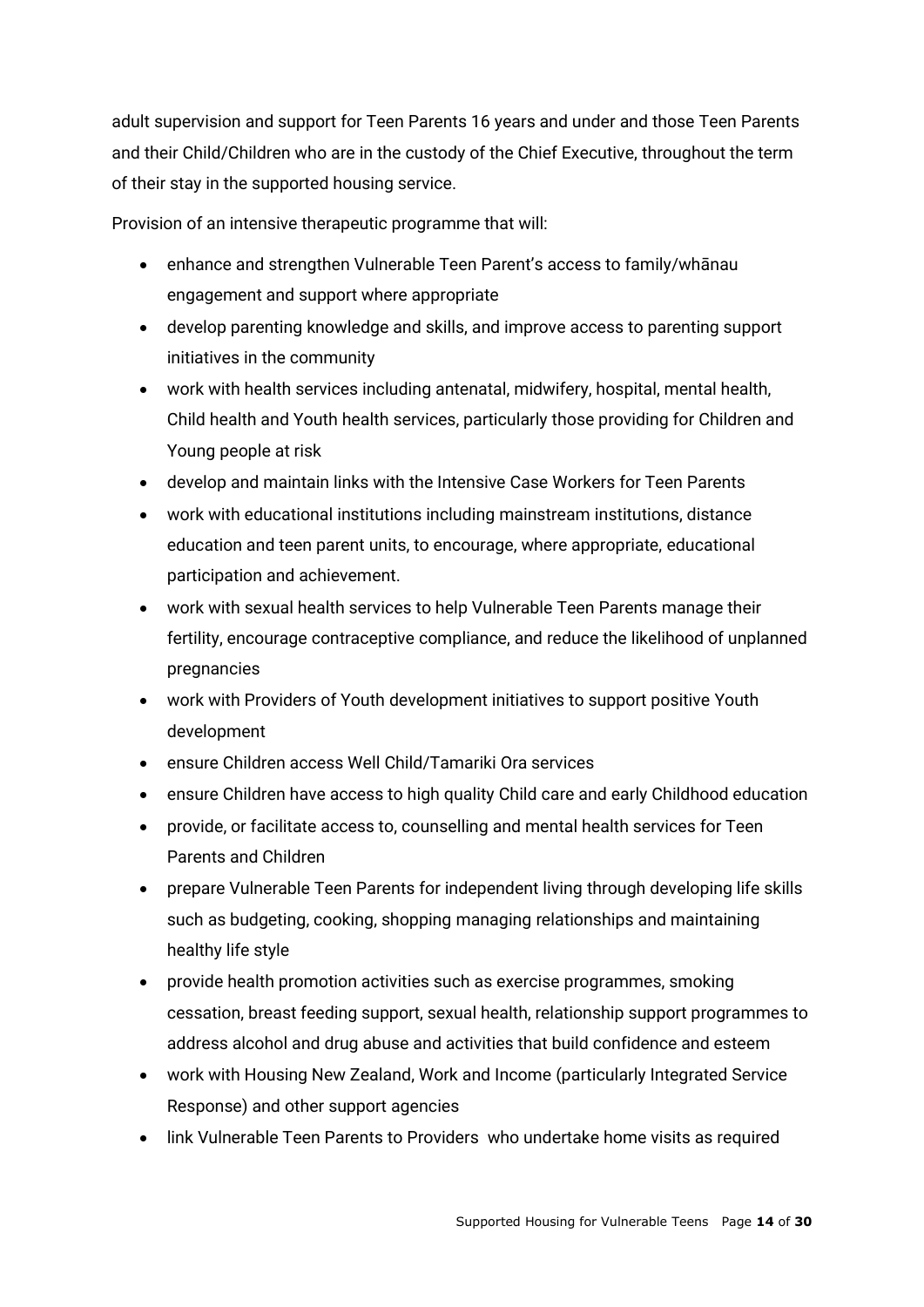provide access to other services in response to specific needs of Teen Parents and their Children e.g. violence prevention and support initiatives, legal advice and disability support.

Support with transition to independent living – Provide effective services that support the transition of Vulnerable Teen Parents and their Child/Children from Supported Housing to other types of accommodation through the support of a specialist outreach worker.

#### <span id="page-14-0"></span>How will the Service be developed and delivered?

The above Service components should be delivered taking into account international best practice such as:

- prevention and early intervention focus on preventing emerging housing problems and addressing them in the early stages
- multiple responses to Young people's housing needs networks of services and programmes designed to assist them at different points
- support for positive Youth development recognise strengths and resilience, empower Young people to plan, set goals and make decisions, and provide them with opportunities to develop skills
- integrated services to meet multiple needs, effective co-ordination, links and referrals between agencies, and integrated service strategies
- tailoring services to individual needs
- **•** respecting and responding to cultural diversity  $-$  services that are safe and comfortable, non-judgmental, and take account of differences
- transition to independence life skills programmes and on-going support that assist Young people to achieve longer-term housing options.

The characteristics known to be associated with effective supported housing services for Vulnerable Teen Parents are:

- a key worker for each resident
- stable staff who have the ability to build empowering relationships with residents, experience working with Young people, a non-judgemental approach, and effective communication – skills that can be supported by effective training and supervision
- structured Individual Plans, which contain clear targets, goals and actions, and which are regularly reviewed and revised
- a respectful, empowering and confidential atmosphere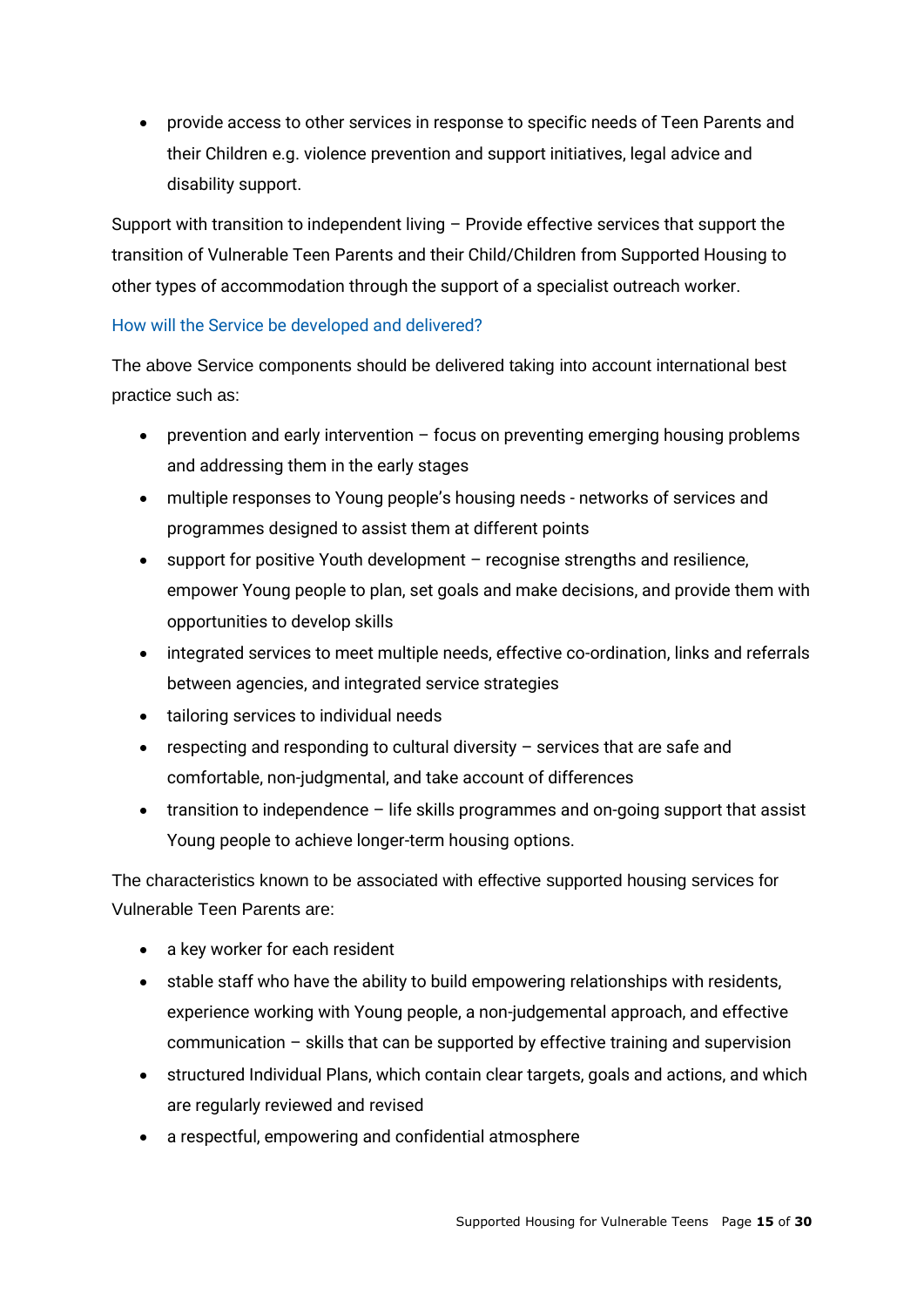- staff training, supervision and guidelines that encourage consistency of approach while retaining flexibility to respond to individual needs
- effective partnerships with other social services to enable comprehensive and effective service provision to residents
- support for the wider family/whānau, including working proactively with Young men, while also ensuring residents have the ability to control contact with former partners and families
- services that support residents to transition from supported housing to independent housing, including good relationships with housing Providers, and on-going support during the period of resettlement
- support that maintains a balance between independence and privacy, intervention and support
- clear policies and procedures for dealing with tensions and conflicts.

#### What are the Provider's responsibilities?

In addition to carrying out the responsibilities outlined below the Provider is responsible for supporting Purchasing Agency's Care and Protection and Youth Justice outcomes as identified in the Outcome Agreement.

The Provider will:

- ensure the availability of the Service for the term of the Outcome Agreement
- accept Vulnerable Teen Parents and their Child/Children referred to the Service that meet the "Vulnerable" criteria and who are aged between 13 and 19 years
- assess and analyse all information provided by Purchasing Agency, other agencies or community organisations who are making the referral
- develop an Individual Plan for each referral. A copy of the plan is to be given to the Vulnerable Teen Parent
- treat all information supplied by the referring agency/organisation or any other information relating to the Vulnerable Teen Parent, their Child/Children and their family/whānau according to the principles of the Privacy Act 1993
- work with Purchasing Agency towards achieving the specified needs identified in each Teen Vulnerable Parents Individual Plan
- review Individual Plans at least once every six weeks or as required and record this review on the Vulnerable Teen Parents paper file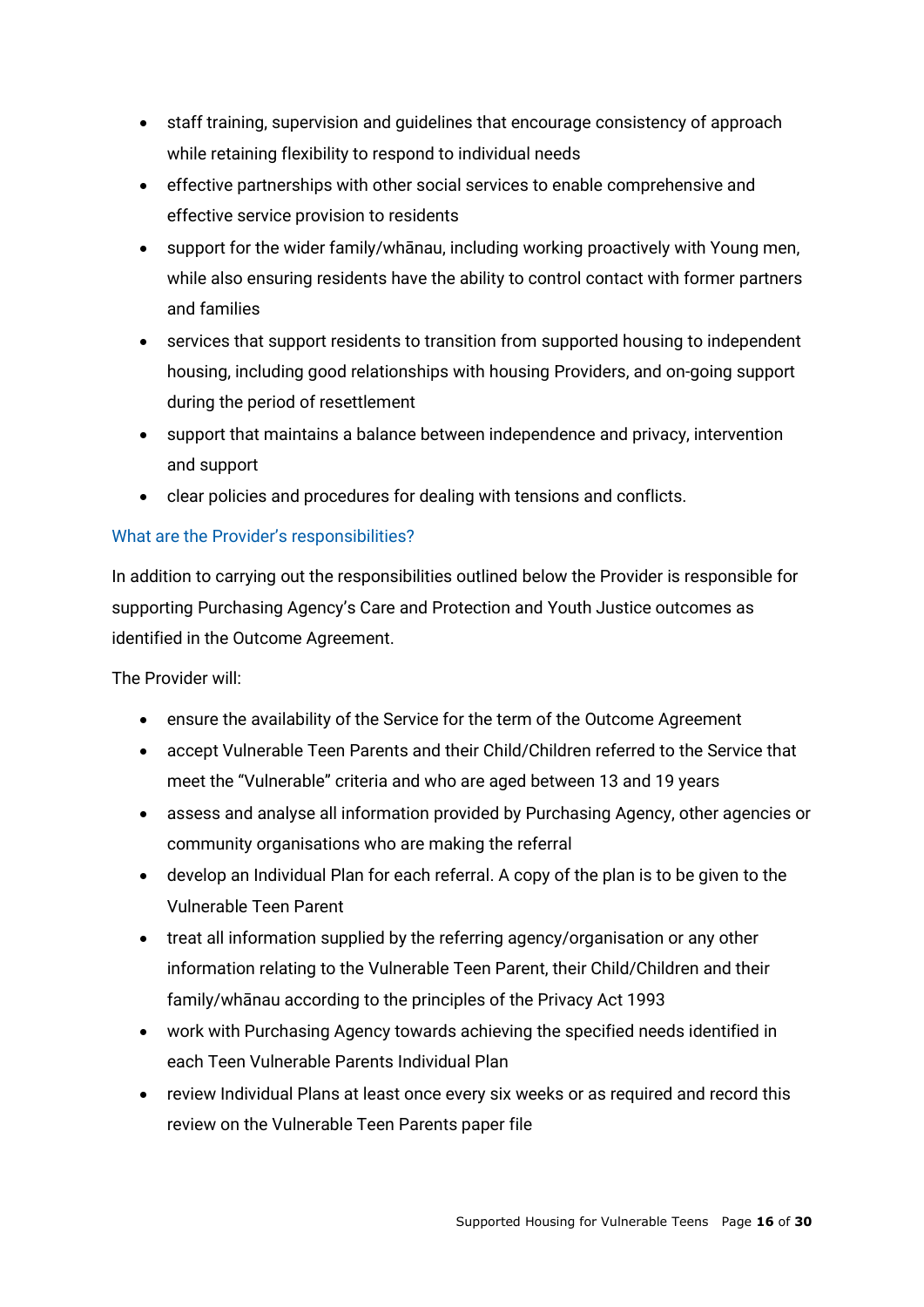- comply with all conditions of any court order in respect of any Vulnerable Teen Parent in the custody of the Chief Executive
- comply with any special or general directions of the Chief Executive in respect of any Vulnerable Teen Parent or Child in the custody of the Chief Executive
- meet the costs of daily care/support including the recruitment, training, supervision and support of staff
- work with the community to promote their service and seek referrals
- maintain regular contact with an Purchasing Agency's Social Worker for each Vulnerable Teen Parent with orders in favour of the Chief Executive
- facilitate the Vulnerable Teen Parents contact with an Purchasing Agency's Social Worker as and when the Teen Parent requests it
- work closely with Intensive Case Workers
- report to Purchasing Agency, using the appropriate template supplied, in accordance with the Outcome Agreement
- attend meetings with Purchasing Agency in accordance with the Outcome Agreement.

The Provider must also:

- ensure there are sufficient Staff to supervise/support the Vulnerable Teen Parents and their Children 24 hours a day, seven days a week
- ensure staff are suitably qualified to deliver the service
- ensure staff are receiving training and supervision
- have back-up staffing/plans in the event of staff absences to ensure the safety and wellbeing of the Vulnerable Teen Parents and their Children
- ensure all staff are suitably vetted in accordance with legislation and any conditions of the Outcome Agreement. This process should be repeated at least every three years.

# <span id="page-16-0"></span>What are the requirements for Vulnerable Teen Parents and their Children who are in the custody of the Chief Executive?

Vulnerable Teen Parents and/or Children who are in the custody of the Chief Executive are able to reside in the supported housing however placement should only be considered when the Provider is s396 approved and following a thorough assessment of the Vulnerable Teen Parent and their Child's needs.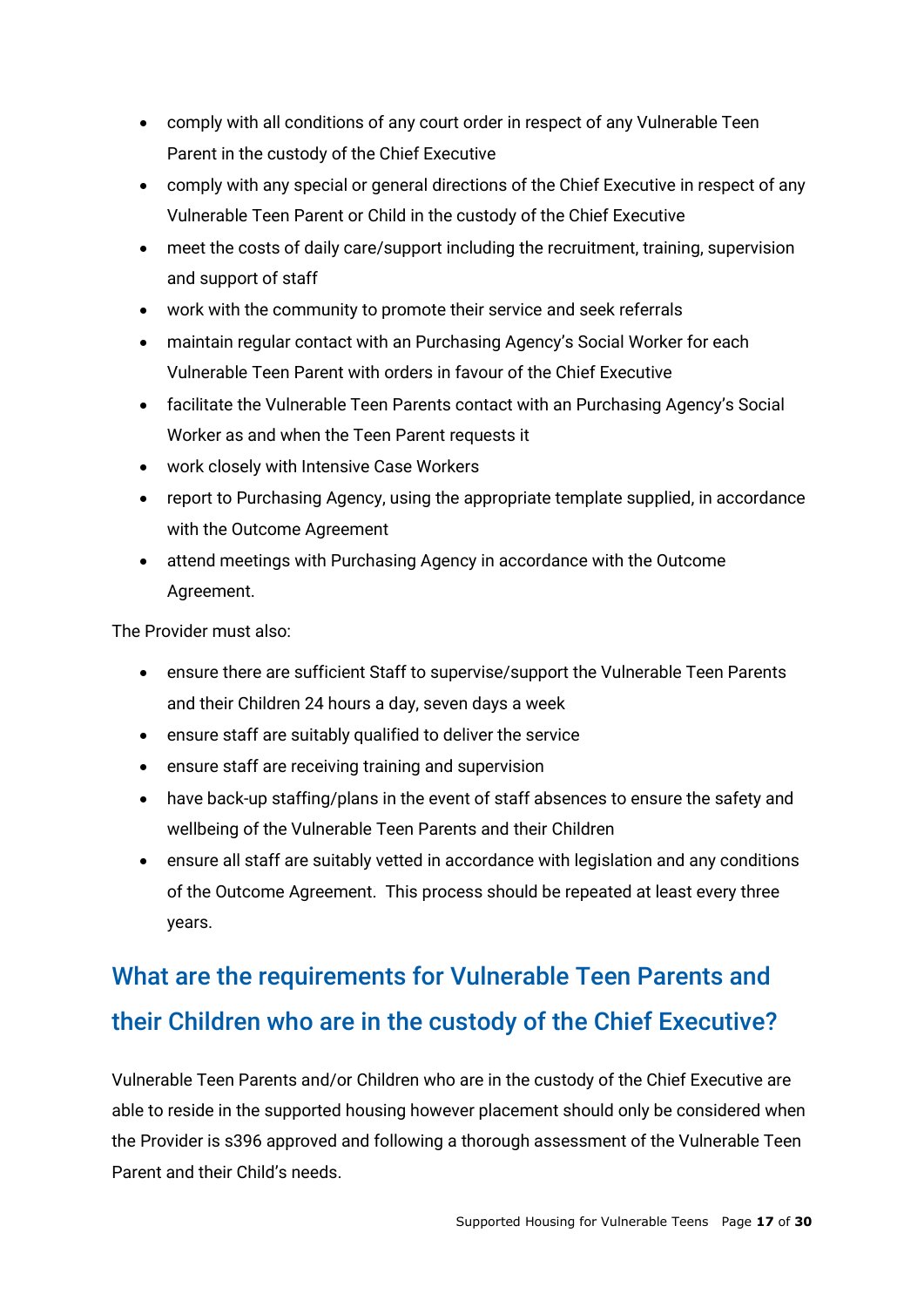Prior to placement of Ministry clients in these homes thorough consultation needs to occur between the Provider and Purchasing Agency to ensure that the level of supervision and support is sufficient to meet the requirement of the particular Vulnerable Teen Parent or Child and their care and protection needs. Purchasing Agency is not to use the Vulnerable Teen Parent homes as an emergency placement.

The additional requirements for Teen Parents who are in the custody of the Chief Executive are as follows:

- Providers must ensure that prior to placement Purchasing Agency provides a detailed care plan detailing the client's needs, safety and risk issues pertaining to the teen parents and their Child/Children. Copies of Purchasing Agency's care plans must be kept and filed to ensure that appropriate staff have access to these and are aware of needs, safety and risk issues pertaining to the Vulnerable Teen Parents and their Children.
- Providers must work with Purchasing Agency to ensure they have full information. This includes information on Purchasing Agency's concerns, areas of risk, proposed course of action, access issues, issues relating to the wider family/whānau, current court orders, and Purchasing Agency's expectations of the teen parent.
- Providers must maintain contact with Purchasing Agency during the teen parents and their Child's stay in the supported house to report progress or any areas of concern. This will also ensure a collaborative working relationship with Purchasing Agency and no surprises in relation to case direction.
- Where the Vulnerable Teen Parent is in the custody of the Chief Executive board, clothing, birthday, Christmas and pocket money allowances will be made by Purchasing Agency.
- Where the Vulnerable Teen Parent is receiving support from Work and Income, they will contribute to their board and lodgings.
- Providers must report any incidents involving a Vulnerable Teen Parents in the custody of the Chief Executive in accordance with the Incident Reporting requirements in section 5 of this specification.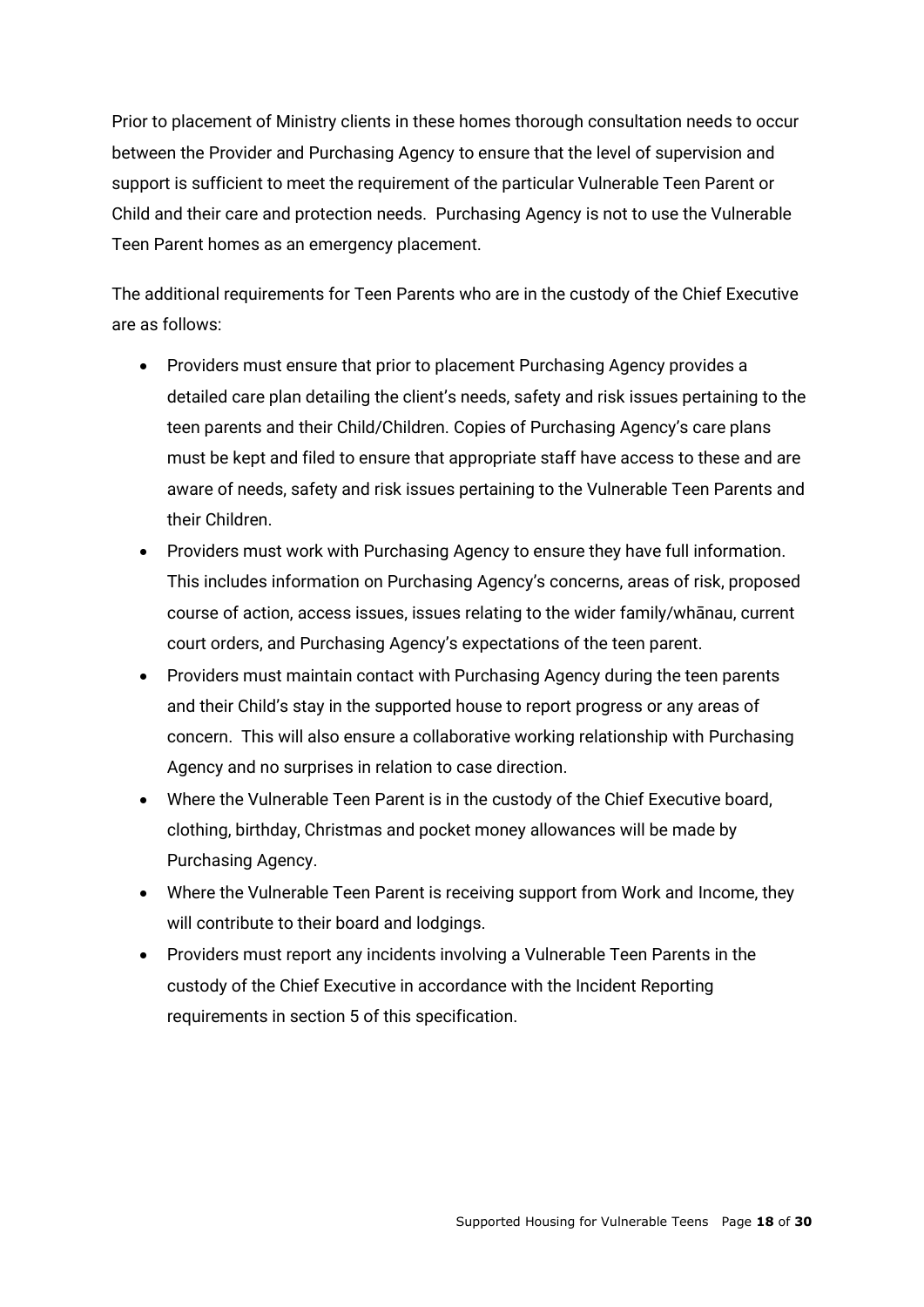# <span id="page-18-0"></span>Who is responsible for costs associated with Teen Parents in the custody of the Chief Executive?

The following table outlines Purchasing Agency and Provider financial responsibilities:

| Costs associated with Teen Parents in the custody of the Chief Executive who are not in receipt<br>of any Work and Income benefit |                                                                                                                                                                                        |  |                                                                                      |  |                |
|-----------------------------------------------------------------------------------------------------------------------------------|----------------------------------------------------------------------------------------------------------------------------------------------------------------------------------------|--|--------------------------------------------------------------------------------------|--|----------------|
|                                                                                                                                   | <b>Purchasing Agency is responsible for:</b>                                                                                                                                           |  | The Provider is responsible for:                                                     |  |                |
|                                                                                                                                   | Paying the board, clothing, birthday and<br>Christmas allowances                                                                                                                       |  | Provision of Supported Housing and all its<br>components as outlined in this Service |  |                |
|                                                                                                                                   | Paying for baby's equipment and clothing needs<br>and the day to day needs such as formula and<br>nappies as agreed by Site Manager and taking<br>into account differing circumstances |  |                                                                                      |  | Specification. |
|                                                                                                                                   | Other cost as agreed by the Site Manager.                                                                                                                                              |  |                                                                                      |  |                |

#### <span id="page-18-1"></span>What are Purchasing Agency's responsibilities?

Purchasing Agency will:

- where applicable, prior to making the referral, obtain permission from the Vulnerable Teen Parent's family/whānau, or the Teen Parent depending on age, to share information with the Provider
- ensure that prior to placement, of any Teen Parent who is in the custody of the Chief Executive that they provide a detailed care plan detailing the client's needs, safety and risk issues pertaining to the Teen Parents and their Child/Children
- refer Vulnerable Teen Parents and their Child/Children who meet the Vulnerable criteria and require the Service
- provide all relevant information when making referrals and carry out Purchasing Agency's responsibilities as specified in the Outcome Agreement
- ensure that prior to placement Purchasing Agency will provide a detailed care plan detailing the client's needs, safety and risk issues pertaining to the vulnerable teen parents and their Child/Children
- ensure an Purchasing Agency's Social Worker maintains contact/has regular meetings with any Vulnerable Teen Parent referred to the Provider who is in the custody of the Chief Executive
- attend monitoring meetings with the Provider in accordance with the Outcome Agreement.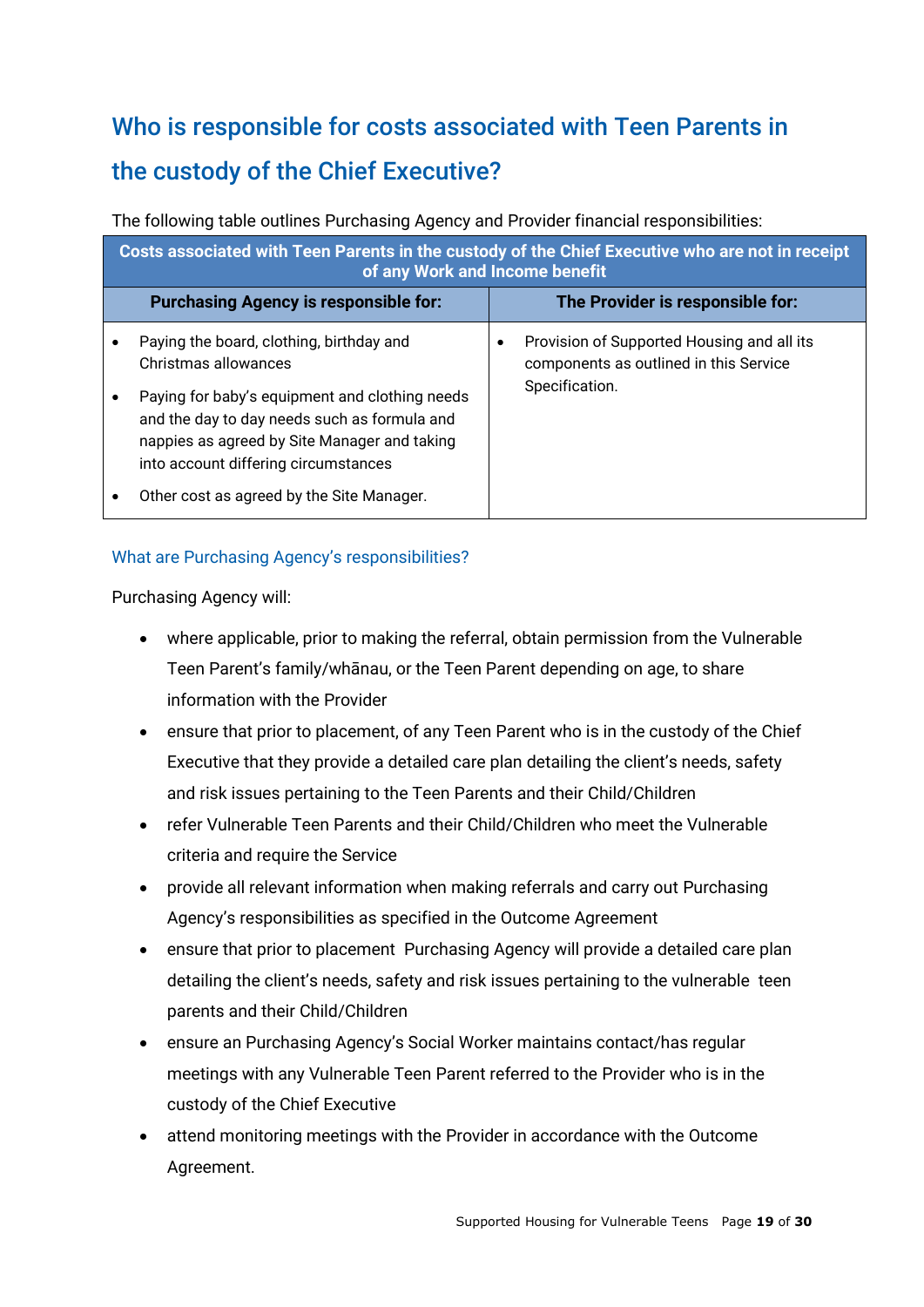# <span id="page-19-0"></span>What are the specific policy requirements/rules for Supported Housing?

The key requirements are:

- a thorough assessment of Vulnerable Teen Parents and family/whānau needs to assist with the development of the Individual Plan. This plan is to be reviewed and updated at least once each six weeks. This plan should be stored on paper file and the Vulnerable Teen Parents should be given a copy
- clear policies around friends and family/whānau visiting the homes. This will cover issues such as Protection Orders, Supervised Access, and where no contact is to occur. As part of the referral process Providers need to ensure that they seek information around restricted access and court orders that may be in place around these teens. These orders must be enforced
- to regularly promote their service within their community and actively seek referrals to maintain their bed capacity. Where beds are underutilised work will need to occur with the Purchasing Agency's Contract Manager to devise strategies for increasing occupancy
- compliance with the local DHB's safe sleeping recommendations
- where a Provider chooses to allow a partner to reside in the home they must ensure appropriate safety checks are in place and a thorough assessment occurs prior to proceeding with admission. This assessment must at a minimum include a CYRAS check, a Police check, and consideration of the needs/issues/safety of the residents already residing in the home. If CYRAS checks raise any issues of concern a decision about whether or not the partner may reside in the home will be made in consultation with Purchasing Agency.
- partners (and other family/whānau members) are able to get Support through the intensive therapeutic programme the Providers offer and can access Support through the Case Workers. They do not need to reside in the home to be able to access the Support.
- to ensure a support worker manages the transition of these Vulnerable Teen Parents and their Children back into the community and maintain contact with them for a period of time post discharge from the house. This will include where a teen no longer has care of their Child i.e. cot death or removal from their care. Where this has occurred teens will need to be transitioned out of the home within reasonable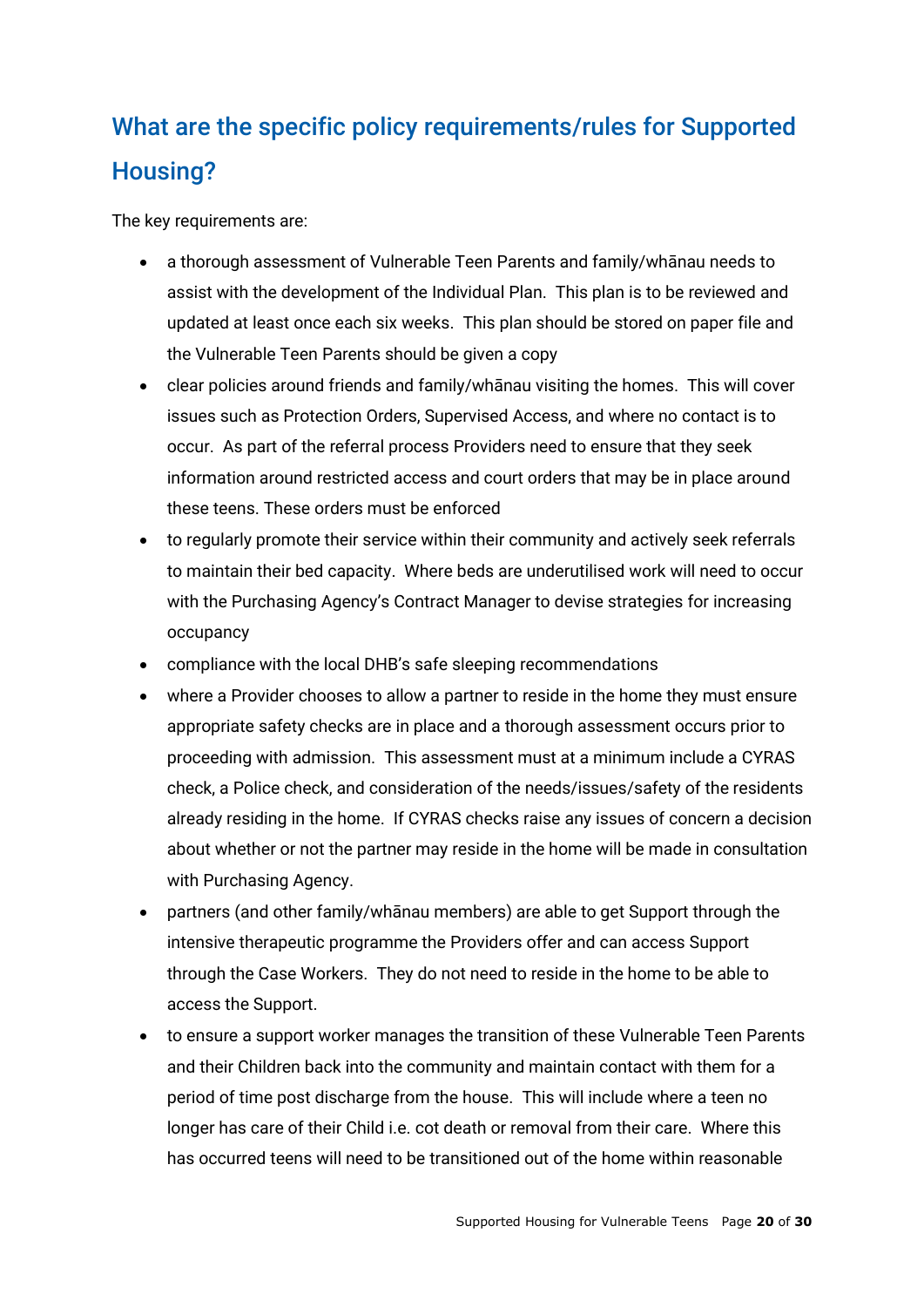timeframes taking into account their individual circumstances and support levels required. This will be assessed on a case by case basis by the Providers in consultation with Contract Manager.

## <span id="page-20-0"></span>What does the funding cover?

The initiative provides funding for:

- supervision/support workers
- household expenses
- contribution to board and lodgings for residents (residents receiving income support are expected to contribute to their board and lodgings and the Site will provide the appropriate board allowance for Vulnerable Teen Parents in the custody of the Chief Executive)
- support services and programmes responsive to the needs of Vulnerable Teen Parents and their Children during the period of their residence
- support worker to ease transitions from supported accommodation to independent living in the community.

Funding for this initiative does not include capital costs.

### <span id="page-20-1"></span>Engagement with other services

Providers will need to be well engaged with other services for Vulnerable Young people and Children in the community, and have appropriate referral protocols. The nature and mix of these services will be determined by the individual needs of each Teen Parent and their Child/Children. The services will include, but is not limited to engagement with the following:

#### Intensive Case Workers for Vulnerable Teen Parents and their Children

The co-location of Supported Housing initiatives in geographical areas where Teen Parent Intensive Case Workers are located provides opportunities for service linkages.

Intensive Case Workers are degree qualified and/or registered social workers and all are attached to services that have a broad focus on vulnerable Children and Young people, or a specific focus on Teen Parents. Supported Housing initiatives will maintain close links with these workers in order to identify Teen Parents in need of housing support, and to provide Teen Parents with another source of help when they leave Supported Housing.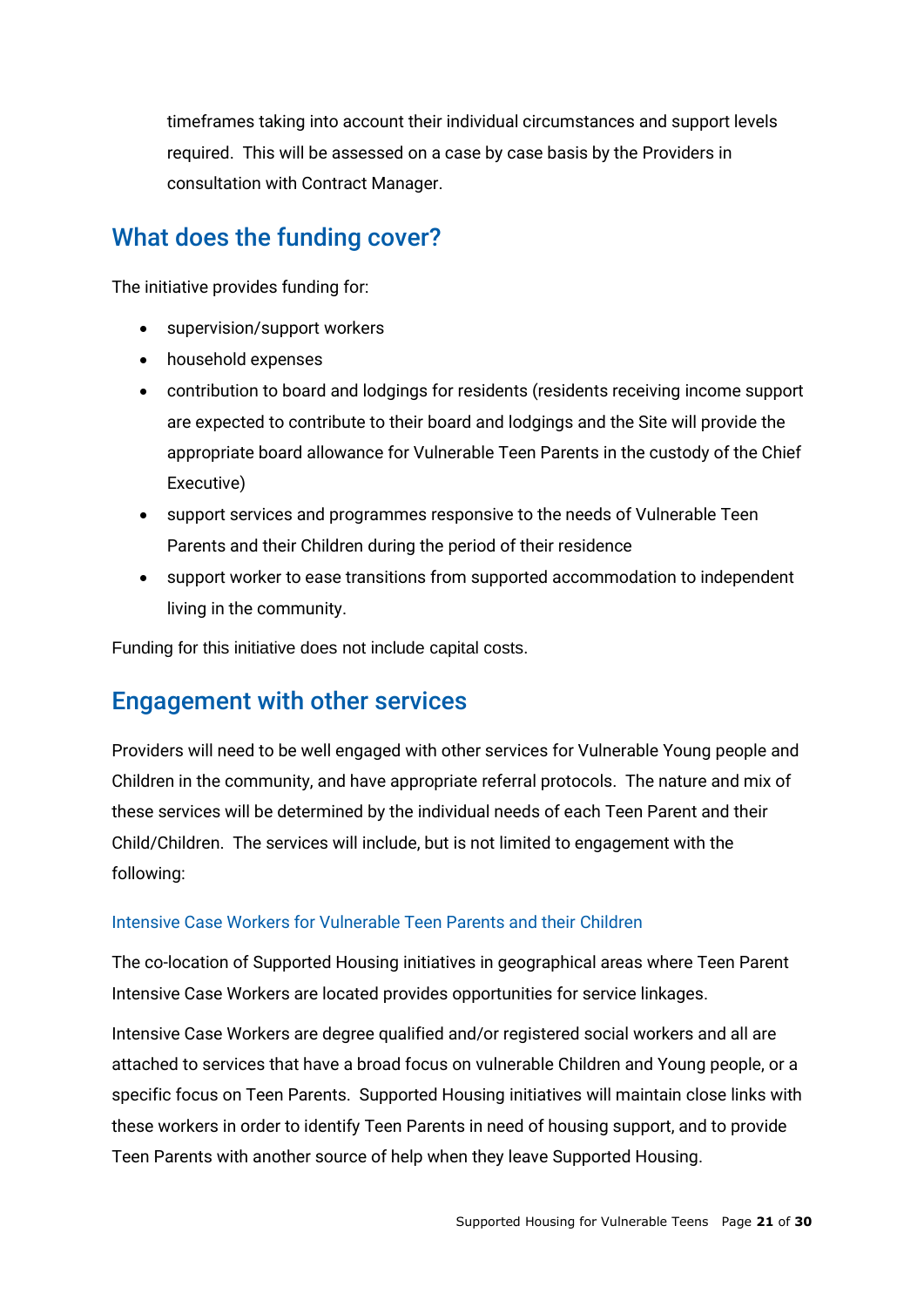#### Teen Parent Units and other education facilities

All of the priority locations for the Supported Housing initiative have Ministry of Educationfunded teen parent units and associated Childcare provision. Where appropriate, Teen Parents should be supported to access educational options available in these and other education facilities.

#### Youth Health Services

All of the proposed priority locations also have specialist Youth health services. These services focus on Vulnerable Young people, provide Youth-focused care, and are staffed by practitioners responsive to Young people's needs. All provide on-site care by a general practitioner and nurse, and all run programmes and activities to support the health and development of Young people. Liaising with services such as these, provides a useful means of helping Teen Parents access timely and effective health care.

#### Work and Income's Youth Service

Work and Income's Youth Service is a new approach to working with Young people:

- It aims to get and keep Young people in education, training or work-based learning. This will help Young people gain the skills to find a job and have an independent future.
- Young people work with community-based Providers who give guidance, support and encouragement to help them find the education, training or work-based learning that works.
- Youth Service offers guidance and practical support to Young people. It is about stepping in early to help build potential through education, training or work-based learning.

The Youth Payment is for 16 and 17 year olds and the Young Parent Payment is for 16 to 18 year olds with a dependent Child or Children. To receive these payments Young people must meet certain obligations. If a client continues to meet their obligations they can earn incentive payments.

The Youth Service is also for Young people not receiving financial assistance, who are not engaged in education, employment or training and are aged 16 and 17.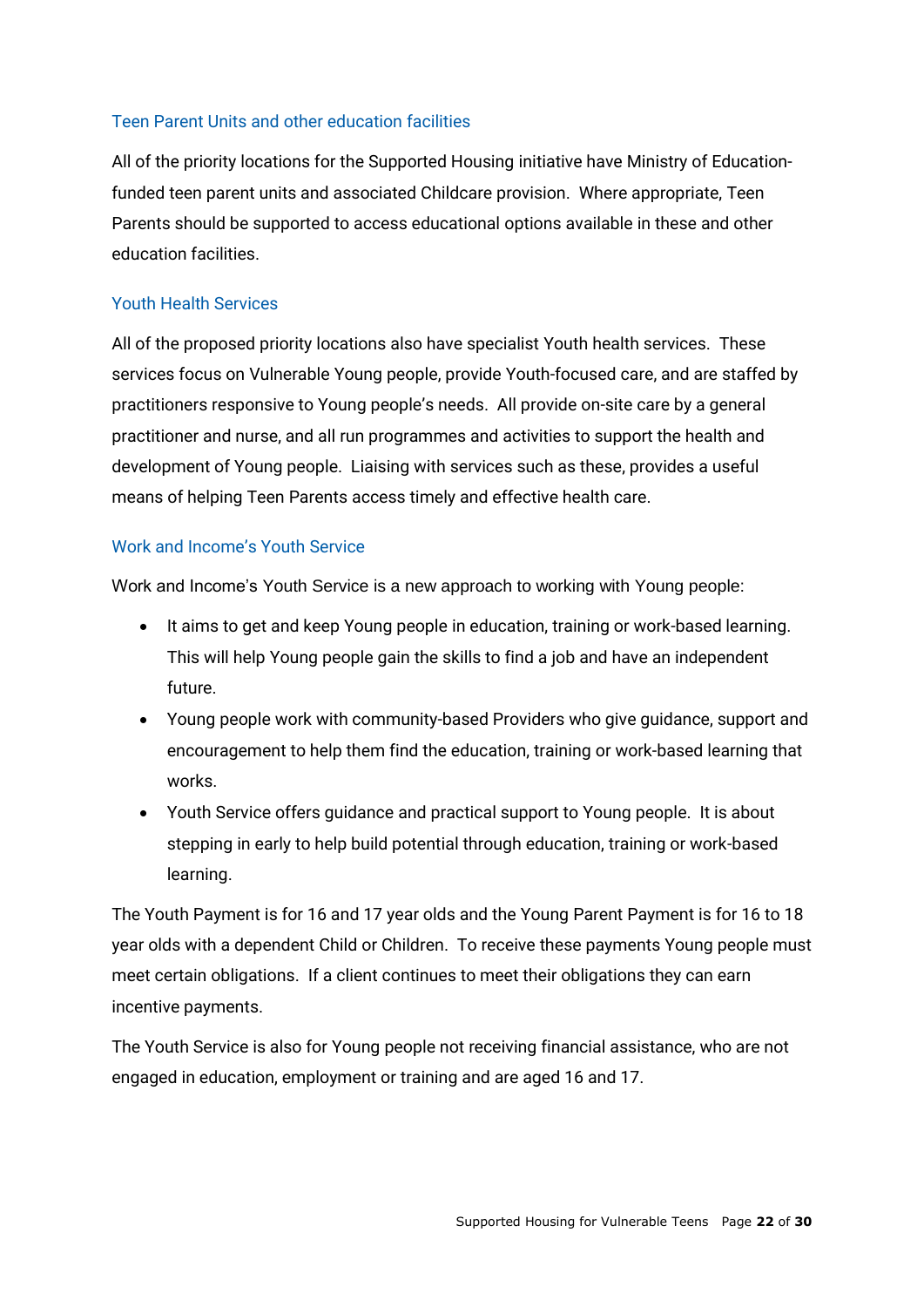#### Parenting services and home visiting services

Most communities have access to a range of parenting information, advice and support, including resource materials, parenting programmes, home visiting programmes and support networks. Linking to these initiatives will enable Providers of supported housing to transition residents to other types of parenting support in the community.

#### Housing Providers

The focus of the initiative supported housing for Vulnerable Teen Parents and Their Children is on short-term, intensive supported housing to prepare Teen Parents and Children for independent living. Providers of Supported Housing will need to be well linked to other housing Providers in order for Teen Parents and Children to effectively transition to less intensive or independent accommodation.

#### Reporting Concerns

If the Provider considers that a Child or Young Person have any of the following issues or their behaviour gives cause for concern it is appropriate to talk to the Child or Young Persons caregiver and Purchasing Agency's Social Worker.

Where there is an immediate concern it is important that the Provider talks to someone directly to ensure they are aware of the concern; do not leave a voicemail message. If the Purchasing Agency's Social Worker is unavailable then please contact their supervisor or call the National Contact Centre (0508 FAMILY) and ask for the duty Social Worker at the Child or Young Person's site.

Issues of concern are listed below but this is not an exhaustive list. A Child or Young Person:

- not attending appointments or programmes when the Provider expect them to and there are grounds to believe they are at risk of being harmed by others, or there are mental health concerns, or they are at risk of harming themselves or others – contact the Child or Young Persons caregiver and the Purchasing Agency's Social Worker
- has a pattern of missing planned sessions contact the Child or Young Persons caregiver and the Purchasing Agency's Social Worker
- displaying behaviour that is concerning contact the Child or Young Persons caregiver and the Purchasing Agency's Social Worker
- appear to be under the influence of drugs or alcohol contact the Child or Young Persons caregiver or the Purchasing Agency's Social Worker and supervise till someone comes for them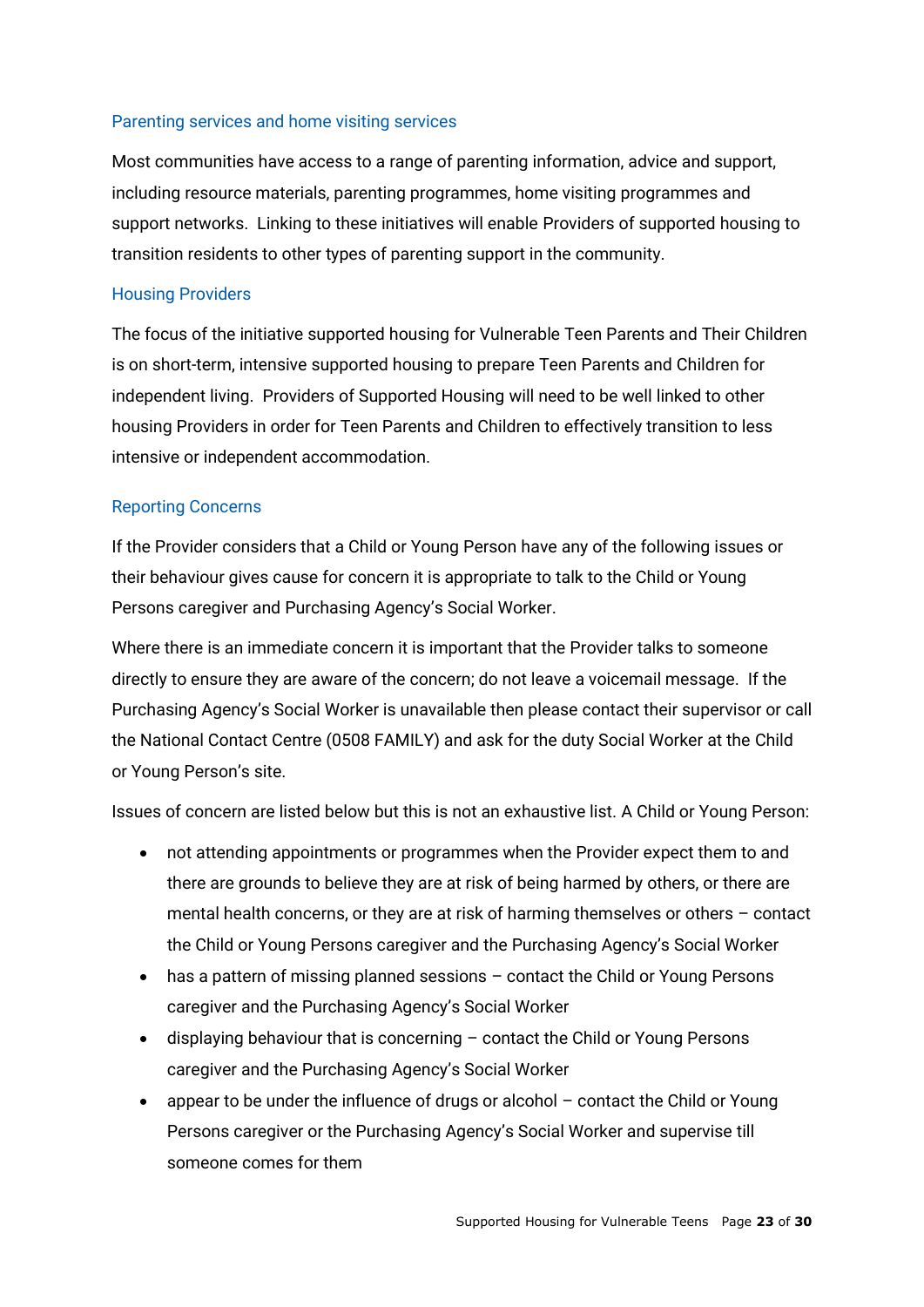- have suicidal ideation or reveal they have self-harmed contact the Child or Young Persons caregiver and the Purchasing Agency's Social Worker
- become seriously unwell contact the Child or Young Persons caregiver and apply / seek appropriate medical assistance.

#### <span id="page-23-0"></span>**Missing Child or Young Person**

Missing Child or Young Person: is any Child or Young Person:

- whose whereabouts are unknown **and**
- there are genuine fears for the safety or concerns for the welfare of that Person.

Child or Young People will be considered missing until they are located and their wellbeing or otherwise is established.

Unauthorised absence: is when a Child or Young Person has run away from their home for a short period and then returns. In these instances their whereabouts is known or can be quickly established through contact with the Child or Young Person or by speaking to their family/whānau and/or friends.

#### **Process**

These processes apply to all Children and Young People in the custody of the Chief Executive of Purchasing Agency.

When a Child or Young Person is placed with a section 396 approved care Provider the same definitions and processes apply with areas of responsibility set out in the table below. Information on the full process can be obtained from the Purchasing Agency's Contract Manager.

It is important that there is good communication and planning between the Provider, the Purchasing Agency's Social Worker and the Police. It is important that you do not leave voicemail messages for Purchasing Agency's staff regarding missing Children or Young People. If the Purchasing Agency's Social Worker is unavailable then please contact the supervisor or call Purchasing Agency and ask for the duty Social Worker or after hours Social Worker at the National Contact Centre (0508 FAMILY).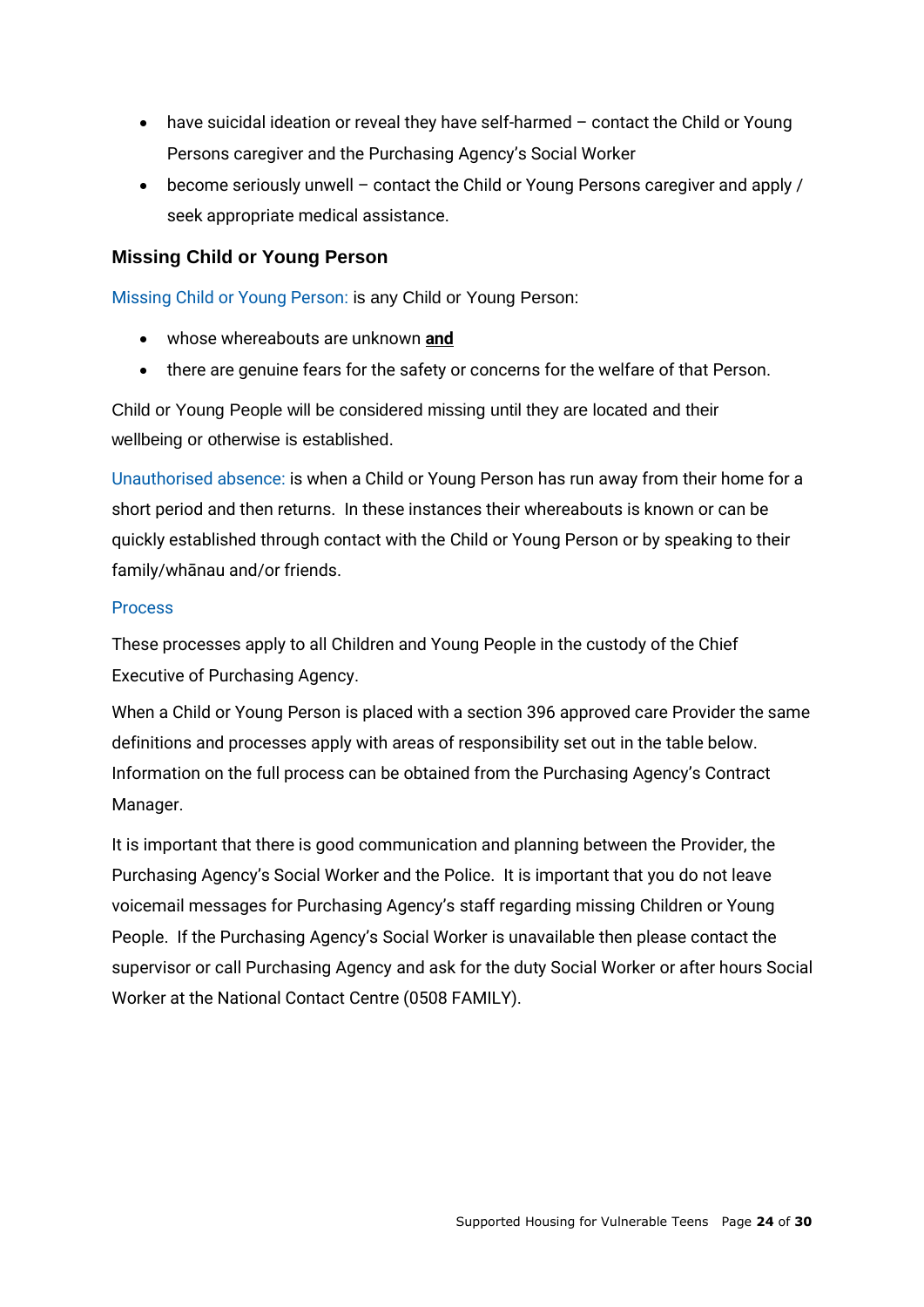| <b>Table 3: Missing Child or Young Person</b> |                                                                                                                                                             |                                                                                                                                                                                                                                                                                                                                     |  |
|-----------------------------------------------|-------------------------------------------------------------------------------------------------------------------------------------------------------------|-------------------------------------------------------------------------------------------------------------------------------------------------------------------------------------------------------------------------------------------------------------------------------------------------------------------------------------|--|
|                                               | <b>Action</b>                                                                                                                                               | <b>Purchasing Agency and Provider Responsibilities</b>                                                                                                                                                                                                                                                                              |  |
| 1                                             | Risk assessment completed to<br>determine if the Child or Young Person is<br>an unauthorised absence or a missing<br>Person and what response is required.  | The initial assessment can be completed by the Provider or<br>the Provider in consultation with Purchasing Agency.<br>Business Hours: Purchasing Agency's Social Worker for Child<br>or Young Person<br>After Hours: National Contact Centre.                                                                                       |  |
| $\mathbf{2}$                                  | Decision is made that the Child or Young<br>Person is an unauthorised absence, a<br>case note is recorded on CYRAS and the<br>status is regularly reviewed. | The Provider to regularly liaise with Purchasing Agency.<br>Purchasing Agency's Social Worker records and keeps<br>updated the CYRAS record.<br>Business Hours: Purchasing Agency's Social Worker for Child<br>or Young Person.<br>After Hours: National Contact Centre.                                                            |  |
| 3                                             | Decision is made that the Child or Young<br>Person is missing.                                                                                              | The Provider in consultation with Purchasing Agency.<br>Business Hours: Purchasing Agency's Social Worker for Child<br>or Young Person<br>After Hours: National Contact Centre.                                                                                                                                                     |  |
| 3 <sub>b</sub>                                | Urgent response required:<br>Call Police 111. Missing Person<br>$\bullet$<br>report (POL 67) is completed and<br>emailed to<br>missing_persons@ot.govt.nz.  | The Provider to call Police via 111 and then complete the<br>Missing Person Report and email it to<br>missing_persons@ot.govt.nz, copying in the Purchasing<br>Agency's Social Worker for Child or Young Person.<br>If it is after hours also advising the National Contact Centre.<br>A photo should be included, where available. |  |
| 3b                                            | Routine response required:<br>Missing Persons form is completed<br>$\bullet$<br>and emailed to:<br>missing_persons@ot.govt.nz.                              | Provider to complete the Missing Person Report, and email it<br>to missing_persons@ot.govt.nz, copying in the Purchasing<br>Agency's Social Worker for Child or Young Person.<br>If it is after hours also advising the National Contact Centre.<br>A photo should be included, where available.                                    |  |
| 4                                             | The Child or Young Person's<br>family/whanau are advised.                                                                                                   | Purchasing Agency to contact the family/whanau.<br>Business Hours: Purchasing Agency's Social Worker for Child<br>or Young Person.<br>After Hours: National Contact Centre.                                                                                                                                                         |  |
| 5                                             | If the Child or Young Person is located<br>and they are not being returned to their<br>previous placement i.e. there is a change                            | Purchasing Agency will advise/consult with the Provider.<br>Business Hours: Purchasing Agency's Social Worker for Child                                                                                                                                                                                                             |  |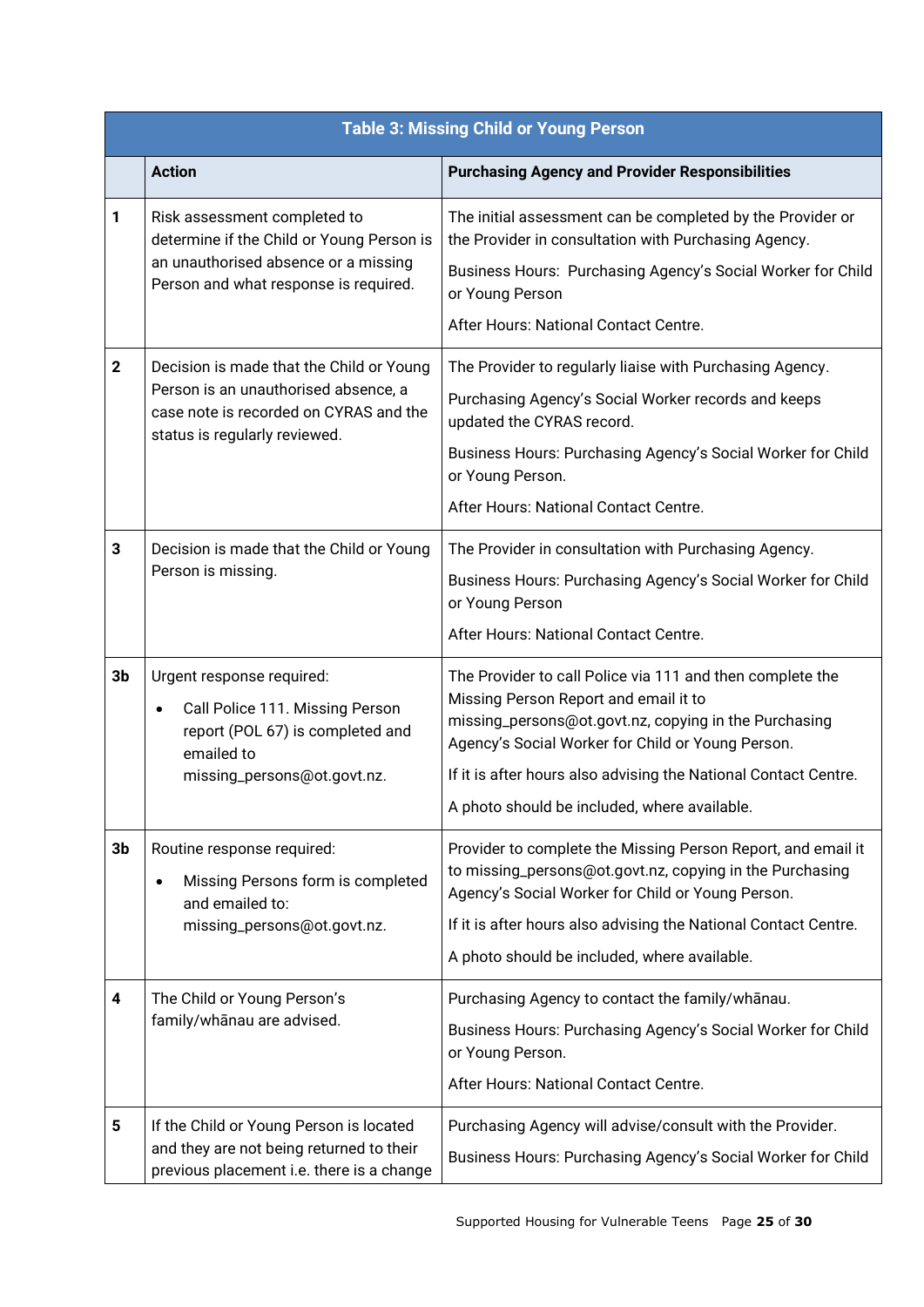|   | of placement.                                                                                                 | or Young Person<br>After Hours: National Contact Centre.                                                                                                                                                                                                         |
|---|---------------------------------------------------------------------------------------------------------------|------------------------------------------------------------------------------------------------------------------------------------------------------------------------------------------------------------------------------------------------------------------|
| 6 | The 'Missing Person Located' form (POL<br>67a) is completed and emailed to:<br>missing_persons@mvcot.govt.nz. | The Provider to complete the Missing Person Located form,<br>and email it to missing_persons@mvcot.govt.nz, copying in<br>the Purchasing Agency's Social Worker for Child or Young<br>Person, and if it is after hours, advising the National Contact<br>Centre. |
| 7 | The Child or Young Person is<br>interviewed.                                                                  | Discussion between Purchasing Agency and the Provider as<br>to purpose of the interview and who is most appropriate<br>Person to complete this.                                                                                                                  |
| 8 | If the Child or Young Person is a repeat<br>missing Person a review of their<br>management is required.       | Jointly by Purchasing Agency and the Provider and including<br>Police as appropriate.                                                                                                                                                                            |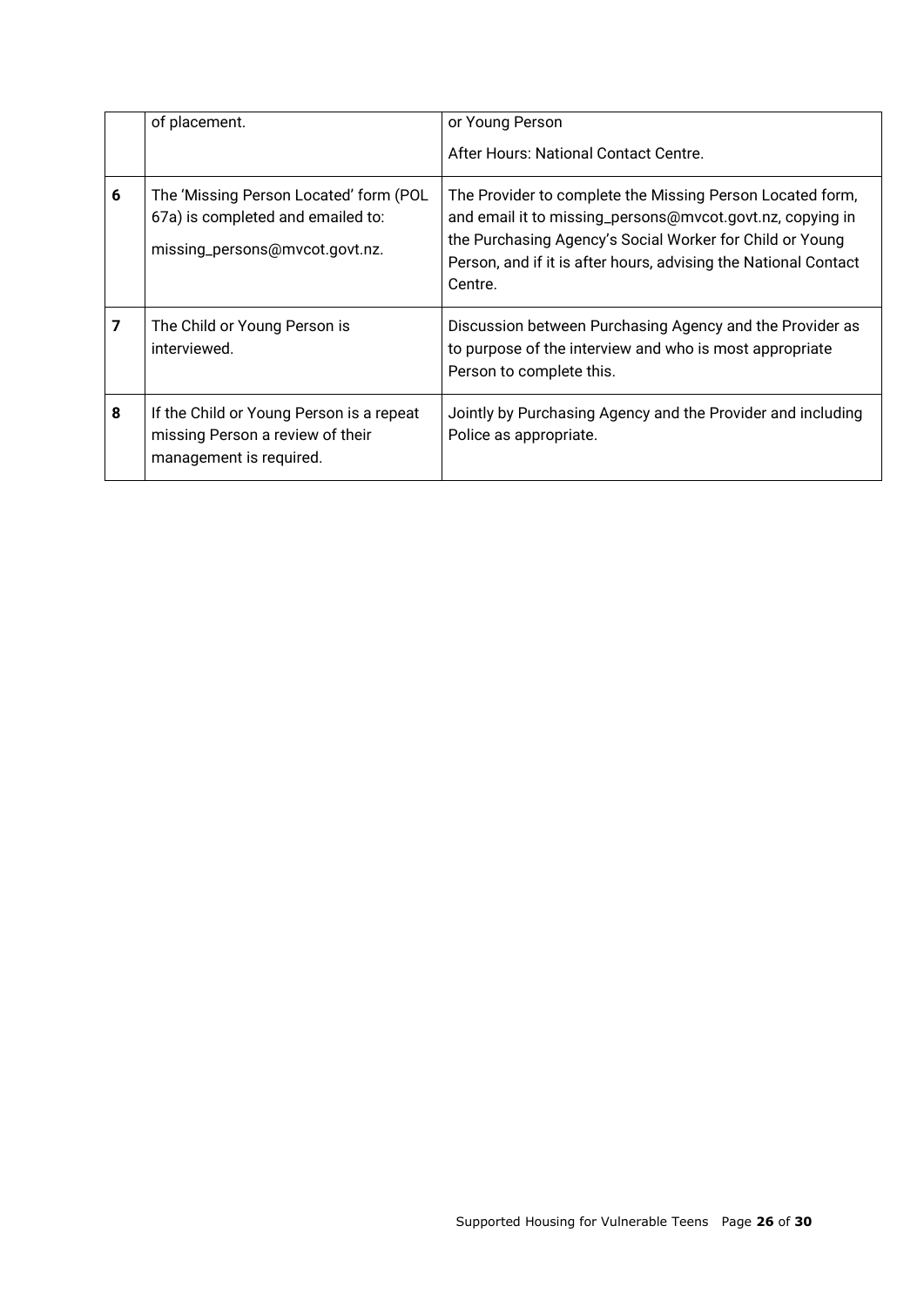# <span id="page-26-0"></span>**6. MEASURING RESULTS AND REPORTING**

# <span id="page-26-1"></span>What reports are required by Purchasing Agency?

Reporting is required to meet the contractual obligations set out in the Outcome Agreement. Reporting is necessary to ensure accountability to Government for the funding provided under that Outcome Agreement. Purchasing Agency has agreed on the quantity and nature of the Services the funding supports, and we are required to report to Government that this has been achieved.

The following reports must be completed and sent to your Purchasing Agency Contract Manager:

- Provider Return Report (refer to the Outcome Agreement for reporting frequency)
- Narrative Report (refer to the Outcome Agreement for reporting frequency).

The reporting template is provided electronically by your Purchasing Agency Contract Manager.

#### <span id="page-26-2"></span>Financial Reports

The Provider is required to present independently audited annual financial statements as part of the on-going Approval process. These annual financial statements must show:

- the money received under this Outcome Agreement as a separate income item
- the money received under this Outcome Agreement has been expended in the provision of the Service.

#### <span id="page-26-3"></span>Family Services Directory

Through the term of the Outcome Agreement with Purchasing Agency, Providers must ensure that their organisation is listed on the Family Services Directory [\(https://www.familyservices.govt.nz/directory/\)](https://www.familyservices.govt.nz/directory/), and that necessary information is updated when required.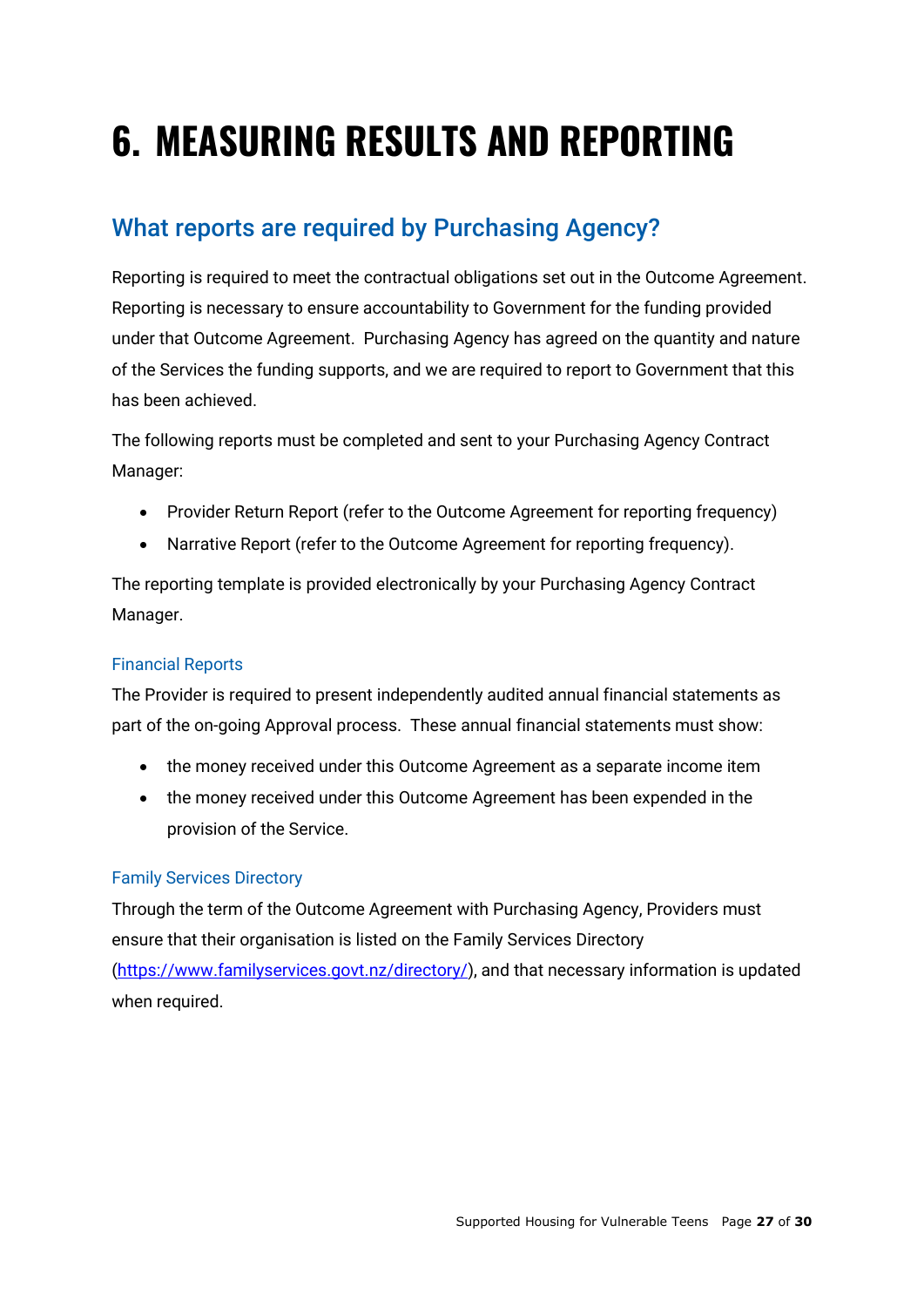# <span id="page-27-0"></span>**7. DEFINITIONS**

In these specifications, unless the context otherwise requires words or phrases beginning with capital letters are defined as follows:

- "Approval" means approval by MSD under either Section 403 or Section 396 of the Oranga Tamariki Act 1989, and "Approved" has a corresponding meaning;
- "Chief Executive" means the Chief Executive of the Ministry for Vulnerable Children Purchasing Agency;
- "Child" and "Young Person" derive their meanings from the Oranga Tamariki Act 1989, and "Children" and "Young People" shall be construed accordingly;
- "Oranga Tamariki Act " means the Oranga Tamariki Act 1989;
- "Intensive Case Workers" are degree qualified and/or registered social workers, providing intensive support to 12-15 of the most vulnerable teen parent families in their community to improve health, education, welfare and developmental outcomes;
- "MSD" means the Ministry of Social Development
- "Purchasing Agency's Site" means the Purchasing Agency local site office;
- "Purchasing Agency's Site Manager" means the manager of the local the Purchasing Agency office
- "the Purchasing Agency Social Worker" means a Person employed by the Purchasing Agency under Part 5 of the State Sector Act 1988 as a social worker;
- "Outcome Agreement" means the contract entered into by the Provider and Purchasing Agency for these Services;
- "Provider" means the organisation the Purchasing Agency has contracted with to provide these Services;
- "Service" means the service as described in section 4. Service Delivery; "Services" has a corresponding meaning;
- "Staff Member" means adult who has a contractual employment relationship with the Provider;
- "Supervision" means having an experienced Staff Member present in the Supported House 24/7 who will oversee the safety, wellbeing and Support for the Vulnerable Teen Parents and their Child/Children;
- "Support" means having a Staff Member present in the Supported House 24/7;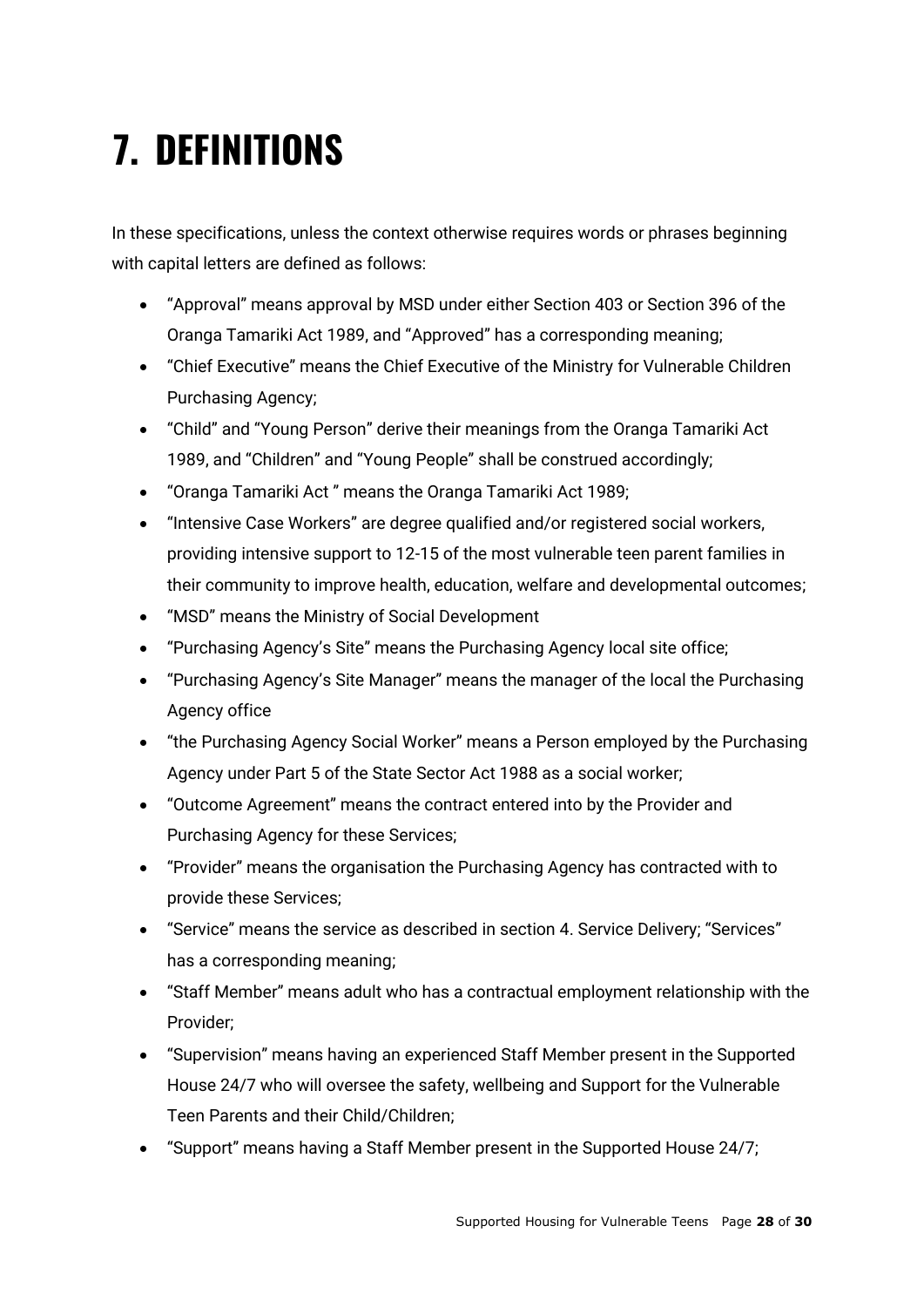- "Supported Housing" means the supported accommodation and all associated components described as the Service and "Supported House" has a corresponding meaning;
- "Teen Parent" means Vulnerable pregnant, and parenting, teens aged 13 to 19 years and their Children who require assistance with safe housing while they make the adjustment to parenting, and develop knowledge and skills for independent living;
- "Teen Parent Units" means Ministry of Education funded educational facilities for teen parents with associated Childcare;
- "Unit Price" means the rate per room for Services as specified in the Outcome Agreement;
- "Vulnerable" means those Teen Parents who do not have the support systems in place to enable them to provide a safe parenting environment and stable accommodation and who without intensive residential support they or their Child/Children would be at risk of serious adverse outcomes;
- "WellChild/Tamariki Ora" means health and wellbeing services for Children under five years of age.